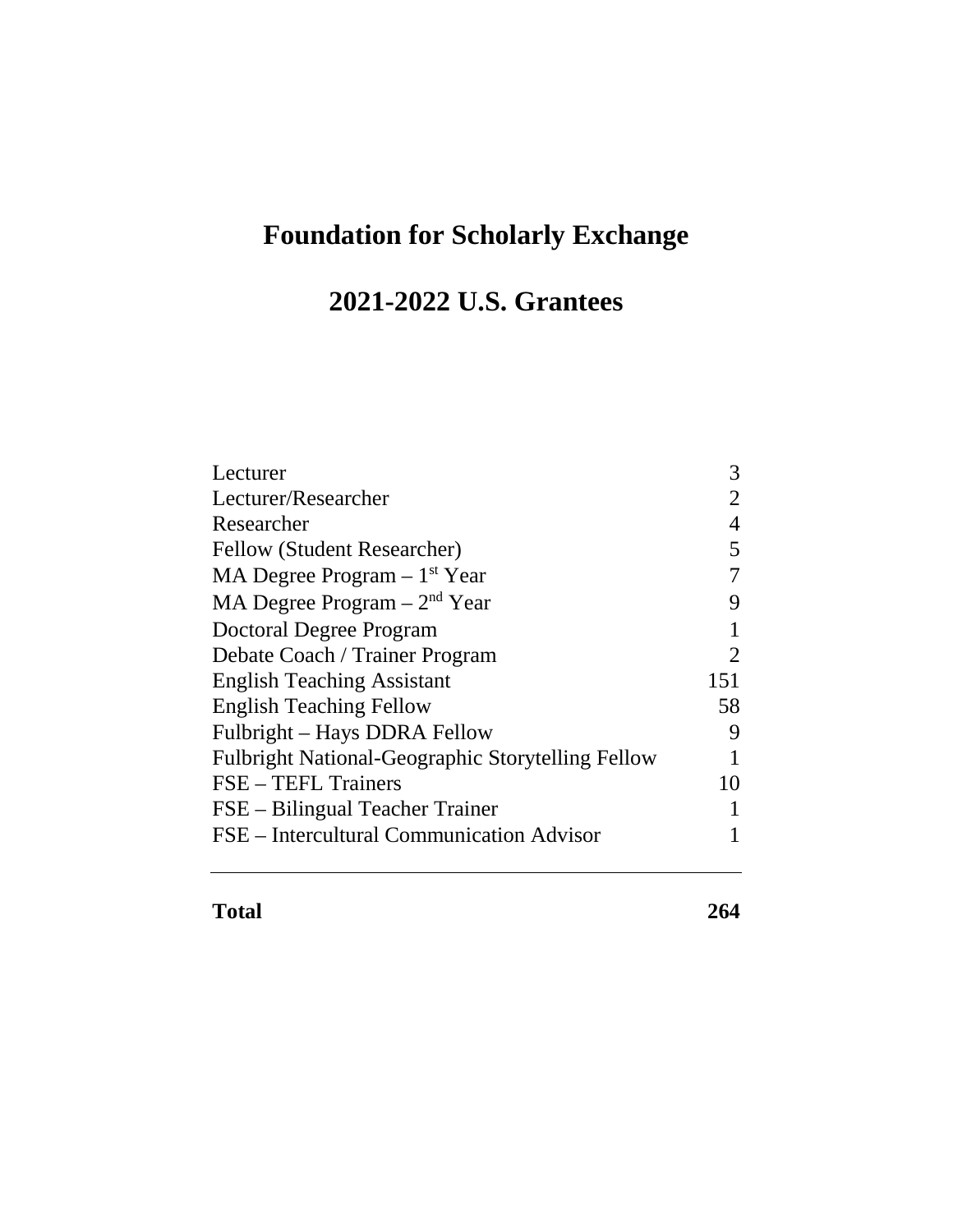| N <sub>0</sub> | <b>Name/ Current Position</b>                                                         | <b>Field/Proposed Host Institution/Project Title</b>                                                      |
|----------------|---------------------------------------------------------------------------------------|-----------------------------------------------------------------------------------------------------------|
|                | <b>I. Lecturer &amp; Researcher</b>                                                   |                                                                                                           |
|                | <b>Researcher</b>                                                                     |                                                                                                           |
| 1              | Hong, OiSaeng                                                                         | <b>Public Health</b>                                                                                      |
|                | (洪外生)                                                                                 |                                                                                                           |
|                | <b>Professor and Director</b>                                                         | China Medical University School of Nursing, Taichung<br>City                                              |
|                | Department of Community Health Systems,<br>University of California-San Francisco, CA | "Mobile technology-based Health Promotion Intervention<br>among Sedentary Workers in Taiwan"              |
| $\overline{2}$ | Shi, Xia<br>(施霞)                                                                      | History                                                                                                   |
|                |                                                                                       | Institute of Modern History                                                                               |
|                | <b>Associate Professor</b>                                                            | Academia Sinica, Taipei City                                                                              |
|                | Social Science Division, New College of<br>Florida, FL                                | "Concubines in Public: Gender, Embodied Subjects, and<br>the Politics of the Private in Republican China" |
| 3              | Shieh, Rosalyne Formosa<br>(謝泊欣)                                                      | Architecture                                                                                              |
|                | Lecturer                                                                              | Department of Architecture<br>National Cheng Kung University, Tainan City                                 |
|                | Department of Architecture, Massachusetts<br>Institute of Technology, MA              | "Lessons in Prosaic Form: Oral History and Informal<br>Material Culture in Taiwan 1940-present"           |
| $\overline{4}$ | Vivier, Brian Thomas                                                                  | History                                                                                                   |
|                | (魏春秋)<br>Librarian                                                                    | Department of History<br>National Taiwan University, Taipei City                                          |
|                | Area Studies Collections, University of<br>Pennsylvania, PA                           | "Knowledge and Understanding across Borders in Middle<br>Period China and Inner Asia"                     |
|                | <b>Lecturer</b>                                                                       |                                                                                                           |
| 5              | Jiang, Hong<br>(姜鴻)                                                                   | Geography                                                                                                 |
|                | <b>Associate Professor</b>                                                            | Department of Geography<br>National Taiwan University, Taipei City                                        |
|                | Department of Geography and Environment,<br>University of Hawaii at Manoa, HI         | "Nature, Culture, and Geography"                                                                          |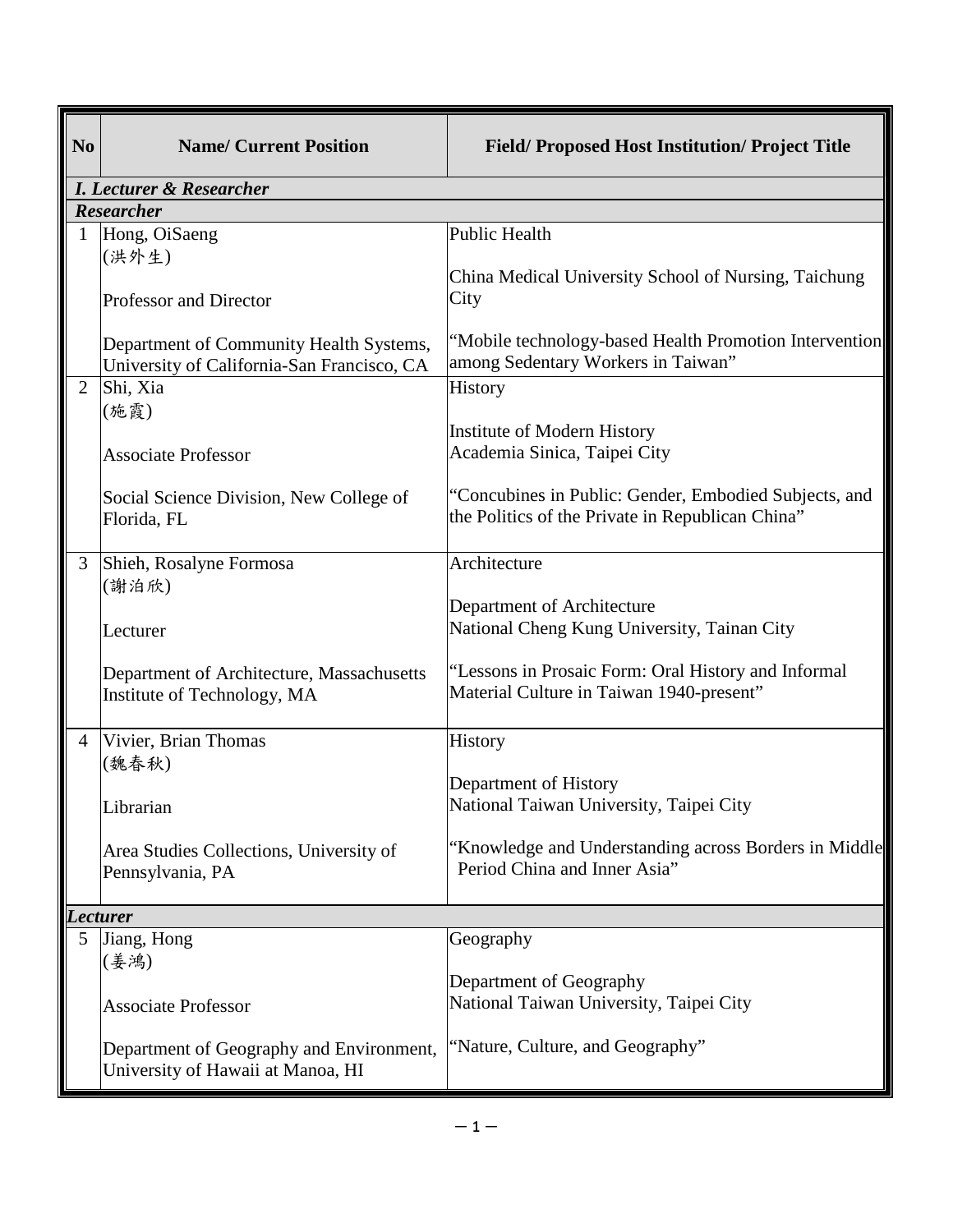| N <sub>0</sub> | <b>Name/ Current Position</b>                                                                                                | <b>Field/Proposed Host Institution/Project Title</b>                                                                                                                                                                  |
|----------------|------------------------------------------------------------------------------------------------------------------------------|-----------------------------------------------------------------------------------------------------------------------------------------------------------------------------------------------------------------------|
| 6              | Kass, Douglas Andrew<br>(柯顧)<br><b>Assistant Professor</b><br>Department of Cinema & Television Arts,<br>Elon University, NC | Film/Cinema Studies<br>College of Communication<br>National Chengchi University, Taipei City<br>"Film and Identity: Collaborative High Impact Teaching<br>in Taiwan"                                                  |
| $\tau$         | Meyer, Michael James<br>(梅英東)<br>Professor<br>Department of English, University of<br>Pittsburgh-Pittsburgh Campus, PA       | <b>Creative Writing</b><br>Office of Academic Affairs<br>National Taiwan Normal University, Taipei City<br>"Teaching Creative Nonfiction Writing"                                                                     |
|                | <b>Lecturer / Researcher</b>                                                                                                 |                                                                                                                                                                                                                       |
| 8              | Lin, Cheng Yao<br>(林承瑤)<br>Professor                                                                                         | Education<br>Department of Mathematics and Information Education<br>National Taipei University of Education, Taipei City                                                                                              |
|                | Curriculum and Instruction, Southern Illinois<br>University-Carbondale, IL                                                   | "A Cross Cultural Study of Teachers' Constructivist<br>Perspective on Mathematics Teaching"                                                                                                                           |
| 9              | Swift, Joshua Keith<br>(施嘉郁)<br><b>Associate Professor</b><br>Department of Psychology, Idaho State<br>University, ID        | Psychology<br>Department of Educational Psychology and Counseling<br>National Taiwan Normal University, Taipei City<br>"Improving Mental Health Attitudes, Service Use, and<br>Outcomes for K-12 Educators in Taiwan" |
|                | <b>II. Fellow (Student Researcher)</b>                                                                                       |                                                                                                                                                                                                                       |
|                | Huang, Laura Ying                                                                                                            | Engineering                                                                                                                                                                                                           |
|                | (黃瑋)<br><b>B.S.,</b><br>Massachusetts Institute of Technology, MA                                                            | Department of Mechanical Engineering<br>National Taiwan University, Taipei City<br>"Understanding Human Computer Interaction with an<br><b>Assistive Calligraphy Robot"</b>                                           |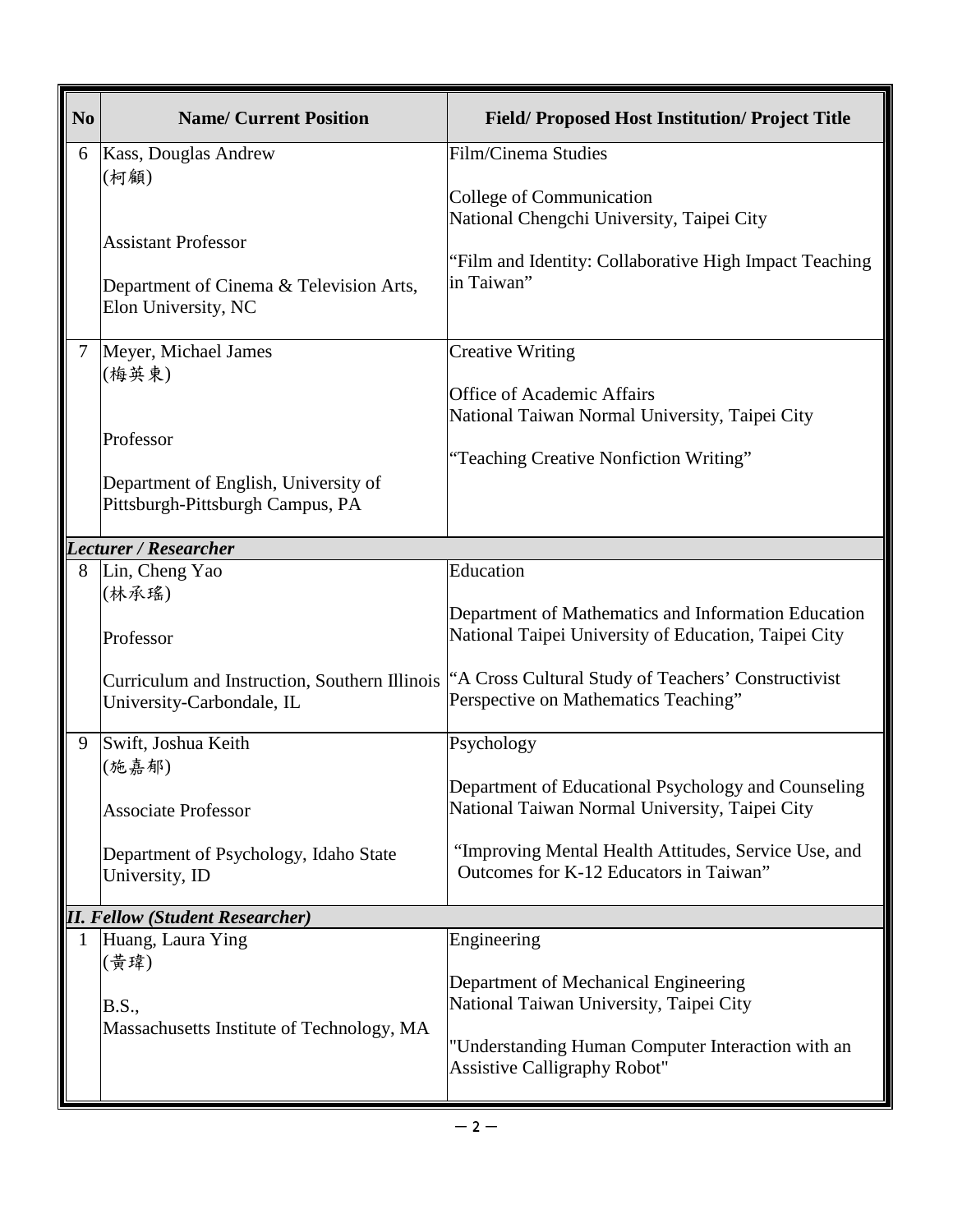| N <sub>0</sub> | <b>Name/ Current Position</b>                         | <b>Field/Proposed Host Institution/Project Title</b>                                            |
|----------------|-------------------------------------------------------|-------------------------------------------------------------------------------------------------|
| 2              | Klass, Anatol Elvis                                   | History                                                                                         |
|                | (柯岸濤)<br>PhD Student,                                 | Department of History<br>National Chengchi University, Taipei City                              |
|                | University of California-Berkeley, CA                 | "State-building, International Thought & the Construction<br>of the Chinese Diplomatic Corps"   |
| 3              | Prakash, Preetam<br>(彭一鳴)                             | History                                                                                         |
|                | PhD Student,                                          | Institute of History & Philology,<br>Academia Sinica, Taipei City                               |
|                | Stanford University, CA                               | "Weighing Life and Death: Qing Case Review and the<br>Bureaucratization of the Law (1644-1780)" |
| $\overline{4}$ | Sadinsky, Joshua Moshe Martin<br>(陳思高)                | <b>Installation Art</b>                                                                         |
|                | M.F.A.,                                               | Soundscape Association of Taiwan, Taipei City                                                   |
|                | California Institute of the Arts, CA                  | "Soundscape Preservation through Field Recording with<br>the Soundscape Association of Taiwan"  |
| 5              | Spivey, Brian Matthew<br>(司百尉)                        | History                                                                                         |
|                | PhD Candidate,<br>University of California-Irvine, CA | Institute of Modern History,<br>Academia Sinica, Taipei City                                    |
|                |                                                       | "Breaking the Ground: China's Natural Resource<br>Commission and its Legacies"                  |
|                | <b>III. M.A. / PhD. Degree Program Grantee</b>        |                                                                                                 |
|                | M.A. Degree Program Grantee - 1st Year                |                                                                                                 |
| 1              | Allen, Donielle Desiree<br>(林黛希)                      | Microbiology                                                                                    |
|                | <b>B.S.,</b>                                          | International Master's Program in Global Health,<br>National Taiwan University, Taipei City     |
|                | Mississippi State University, MS                      | "Modernizing Healthcare in Rural Areas with Traditional<br>Medicine"                            |
| 2              | Bernstein, Steven David<br>(柏書偉)                      | <b>International Affairs and Chinese</b>                                                        |
|                | <b>B.A.,</b>                                          | Department of Ethnic Relations and Cultures,<br>College of Indigenous Studies,                  |
|                | George Washington University, DC                      | National Dong Hwa University, Hualien City                                                      |
|                |                                                       | "Formosa Divided: From Insurrection to Allegiance"                                              |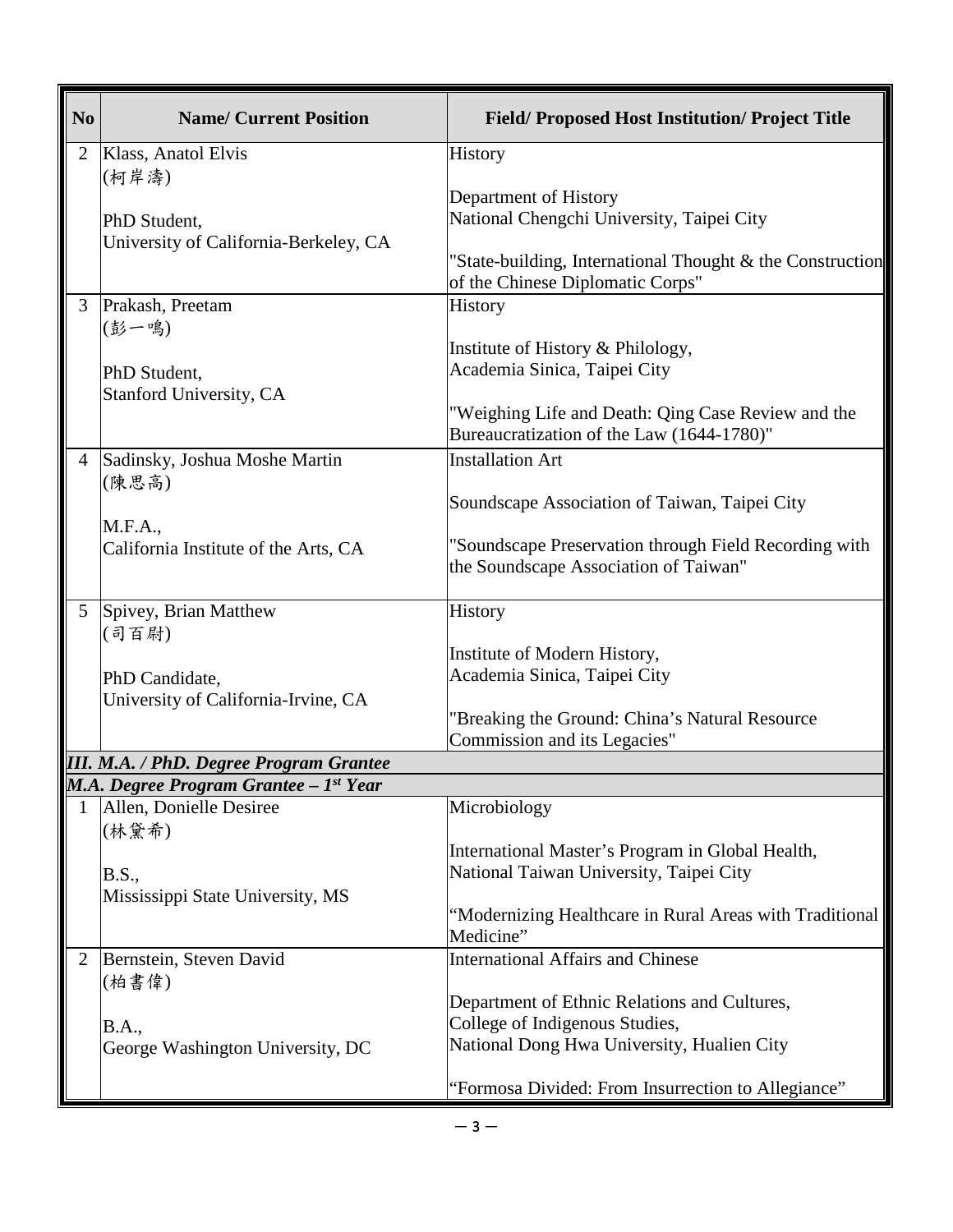| N <sub>0</sub> | <b>Name/ Current Position</b>                           | <b>Field/Proposed Host Institution/Project Title</b>                                                           |
|----------------|---------------------------------------------------------|----------------------------------------------------------------------------------------------------------------|
| 3              | Courteau, Daniel Kevin<br>(顧丹)                          | Economics & International Studies                                                                              |
|                |                                                         | Department of Agricultural Economics,<br>National Taiwan University, Taipei City                               |
|                | <b>B.A.,</b><br>University at Buffalo, NY               | "National Taiwan University Agricultural Economics<br>Award"                                                   |
| $\overline{4}$ | Lombardo, Alexandra Robbins<br>(羅立珊)                    | <b>Public Health</b>                                                                                           |
|                |                                                         | International Master's Program in Global Health,<br>National Taiwan University, Taipei City                    |
|                | M.D. Candidate,<br>Johns Hopkins School of Medicine, MD | "Culturally Competent Care to Address Disparities in<br>Women's Health"                                        |
| 5              | Smith, Zachary Ryan Hill<br>(熊森)                        | Engineering & German IEP                                                                                       |
|                | B.A. / B.S.,                                            | Institute of Creative Industries Design for Master's<br>Program (ICID),                                        |
|                | University of Rhode Island, RI                          | National Cheng Kung University, Tainan City                                                                    |
|                |                                                         | "The Study of Renewable Energy Systems with a Focus<br>on New-Age Solar Cells"                                 |
| 6              | Wang, Zhitong<br>(王智童)                                  | Neuroscience and Behavior/Computer Science                                                                     |
|                | B.A.,                                                   | International Master's Program in Mind, Brain, and<br>Consciousness,                                           |
|                | Columbia University in the City of New<br>York, NY      | Taipei Medical University, Taipei City                                                                         |
|                |                                                         | "Master in Mind, Brain and Consciousness at Taipei<br>Medical University"                                      |
| 7              | Wong, Tiffany Jia Yi<br>(黃嘉儀)                           | Journalism and East Asian Languages and Cultures                                                               |
|                | <b>B.A.</b> ,<br>University of Southern California, CA  | International Master's Program in Asia-Pacific Studies<br>(IMAS),<br>National Chengchi University, Taipei City |
|                |                                                         | "International Master's Program in Asia-Pacific Studies<br>at National Chengchi University"                    |
|                |                                                         |                                                                                                                |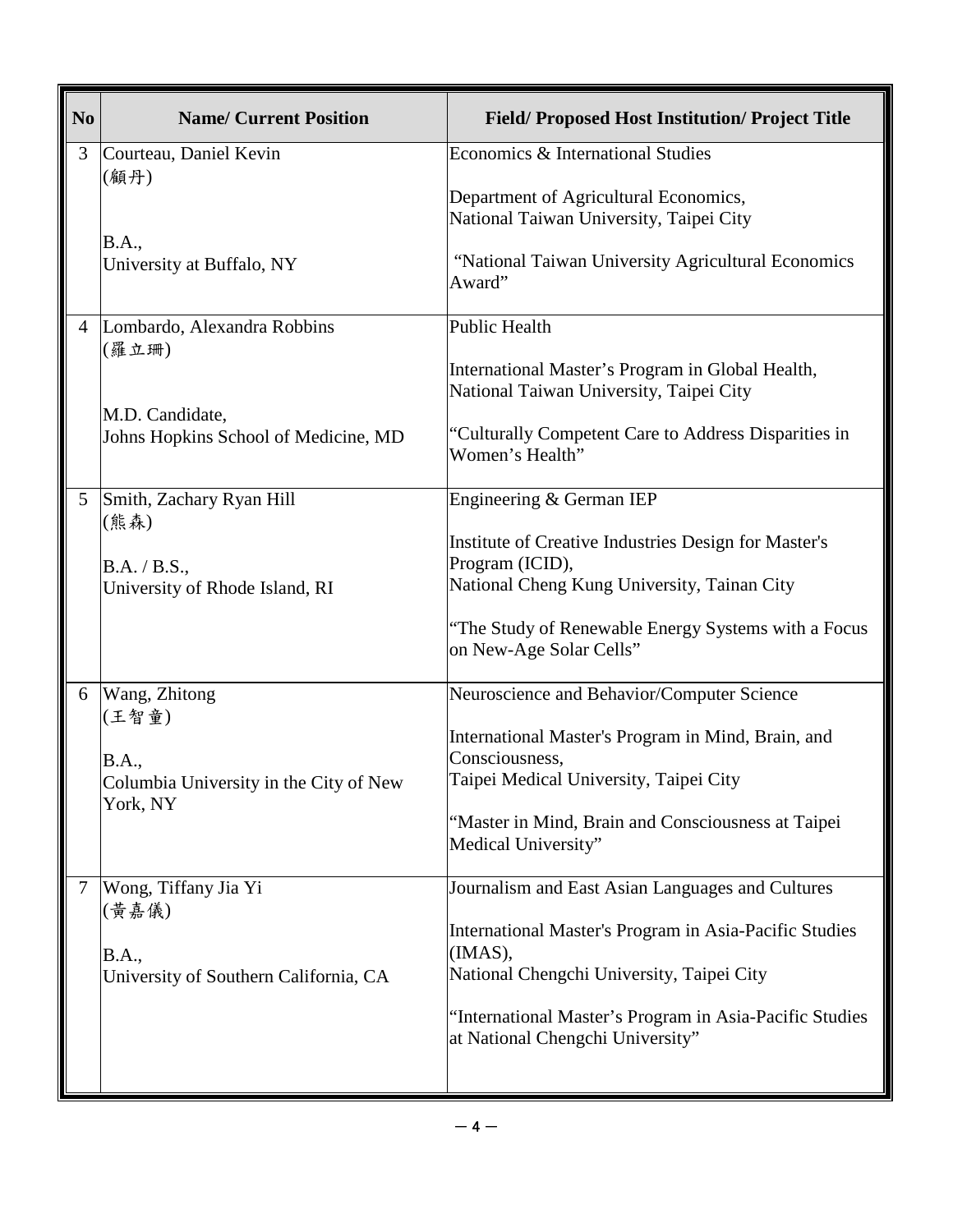| N <sub>o</sub> | <b>Name/ Current Position</b>              | <b>Field/Proposed Host Institution/Project Title</b>                                                     |
|----------------|--------------------------------------------|----------------------------------------------------------------------------------------------------------|
|                | M.A. Degree Program Grantee $-2^{nd}$ Year |                                                                                                          |
| 1              | Cerbone, Mary Shuhua<br>(胡瑪麗)              | <b>International Relations/Chinese</b>                                                                   |
|                | B.A. / B.S.                                | International Master's Program in International Studies<br>(IMPIS)                                       |
|                | United States Military Academy, NY         | National Chengchi University, Taipei City                                                                |
|                |                                            | "International Master's Program in Global Health at<br>National Taiwan University"                       |
| $\overline{2}$ | Flores, Cara Cecilia Perez<br>(花悅愛)        | Sociology and Studio Art                                                                                 |
|                | B.A.                                       | International Master's Program in Creative Industries<br>Design (ICID),                                  |
|                | Smith College, MA                          | National Cheng Kung University, Tainan City                                                              |
|                |                                            | "International Master Degree Program on Creative<br>Industries Design at National Cheng Kung University" |
| 3              | Hawkley, Cooper Miles<br>(何克力)             | Foreign Area Studies                                                                                     |
|                | B.S.                                       | International Master's Program in Asia-Pacific Studies<br>(IMAS),                                        |
|                | United States Air Force Academy, CO        | National Chengchi University, Taipei City                                                                |
|                |                                            | "International Master's Program in<br>Asia-Pacific Studies at National Chengchi University"              |
|                |                                            |                                                                                                          |
| $\overline{4}$ | Hurlbut, Hannah Jin Cheng<br>(萬錦成)         | <b>International Studies and Communication Studies</b>                                                   |
|                | B.A.                                       | International Master's Program in International<br>Communication Studies (IMICS),                        |
|                | Colorado State University-Fort Collins, CO | National Chengchi University, Taipei City                                                                |
|                |                                            | "International Master's Program in International<br>Communication at National Chengchi University"       |
| 5              | Lie, Winston<br>(賴思騰)                      | Molecular Biology                                                                                        |
|                | B.A.                                       | International Master's Degree in Global Health,<br>National Taiwan University, Taipei City               |
|                | Princeton University, NJ                   | "International Master's Program in Global Health at<br>National Taiwan University"                       |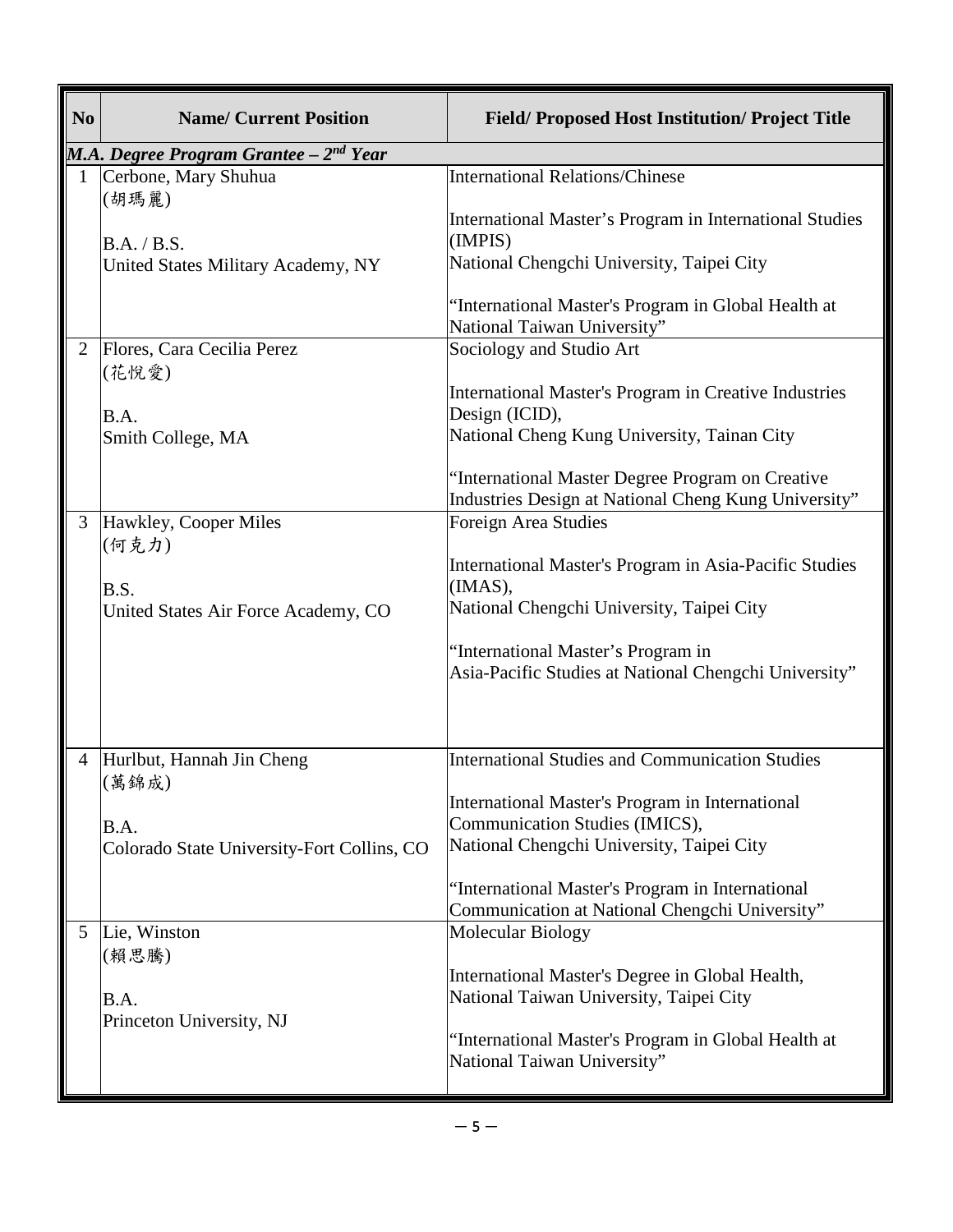| N <sub>0</sub> | <b>Name/ Current Position</b>                  | <b>Field/Proposed Host Institution/Project Title</b>                                               |
|----------------|------------------------------------------------|----------------------------------------------------------------------------------------------------|
| 6              | Marlow, Jessica Li                             | <b>Global Health</b>                                                                               |
|                | (馬杰希)                                          | International Master's Degree in Global Health,                                                    |
|                | B.A.                                           | National Taiwan University, Taipei City                                                            |
|                | Duke University, NC                            |                                                                                                    |
|                |                                                | ''International Master's Program in Global Health at<br>National Taiwan University"                |
| $\overline{7}$ | McKibben-Greene, Maddox Grace<br>(麥凱希)         | Journalism and Global Studies                                                                      |
|                |                                                | International Master's Program in International                                                    |
|                | B.A.                                           | Communication Studies (IMICS),                                                                     |
|                | University of South Carolina-Columbia, SC      | National Chengchi University, Taipei City                                                          |
|                |                                                | "International Master's Program in International                                                   |
|                |                                                | Communication at National Chengchi University"                                                     |
| 8              | Povinelli, Dante Gabriel                       | <b>Analytical Economics</b>                                                                        |
|                | (波德天)                                          | International Master's Degree in Agricultural Economics,                                           |
|                | B.S.                                           | National Taiwan University, Taipei City                                                            |
|                | University of New Hampshire, NH                |                                                                                                    |
|                |                                                | "International Master's Program in Agricultural                                                    |
|                |                                                | Economics at National Taiwan University"                                                           |
| 9              | Sandoval, Jayne Ashley<br>(山佳愛)                | <b>Mechanical Engineering</b>                                                                      |
|                |                                                | International Degree Program on Energy Engineering,<br>National Cheng Kung University, Tainan City |
|                | B.A. / B.S.<br>Northern Arizona University, AZ |                                                                                                    |
|                |                                                | "International Master Degree Program on Energy                                                     |
|                |                                                | Engineering at National Cheng Kung University"                                                     |
|                | <b>Doctoral Degree Program Grantee</b>         |                                                                                                    |
|                | Yoon, Grace Hyojung<br>(尹孝貞)                   | <b>Health Services and Systems Research</b>                                                        |
|                |                                                | International Doctoral Degree Program in Global Health,                                            |
|                | M.S.                                           | National Taiwan University, Taipei City                                                            |
|                | Boston University, MA                          |                                                                                                    |
|                |                                                | "PhD in Global Health at National Taiwan University"                                               |
|                | <b>IV.</b> Debate Coach                        |                                                                                                    |
|                | Bryant, Saxon Alexander                        | Economics & Political Science                                                                      |
|                | (楊能舜)                                          |                                                                                                    |
|                |                                                | "Fulbright Debate Coach/Trainer Award"                                                             |
|                | B.A./B.S.<br>University of Pennsylvania, PA    |                                                                                                    |
|                |                                                |                                                                                                    |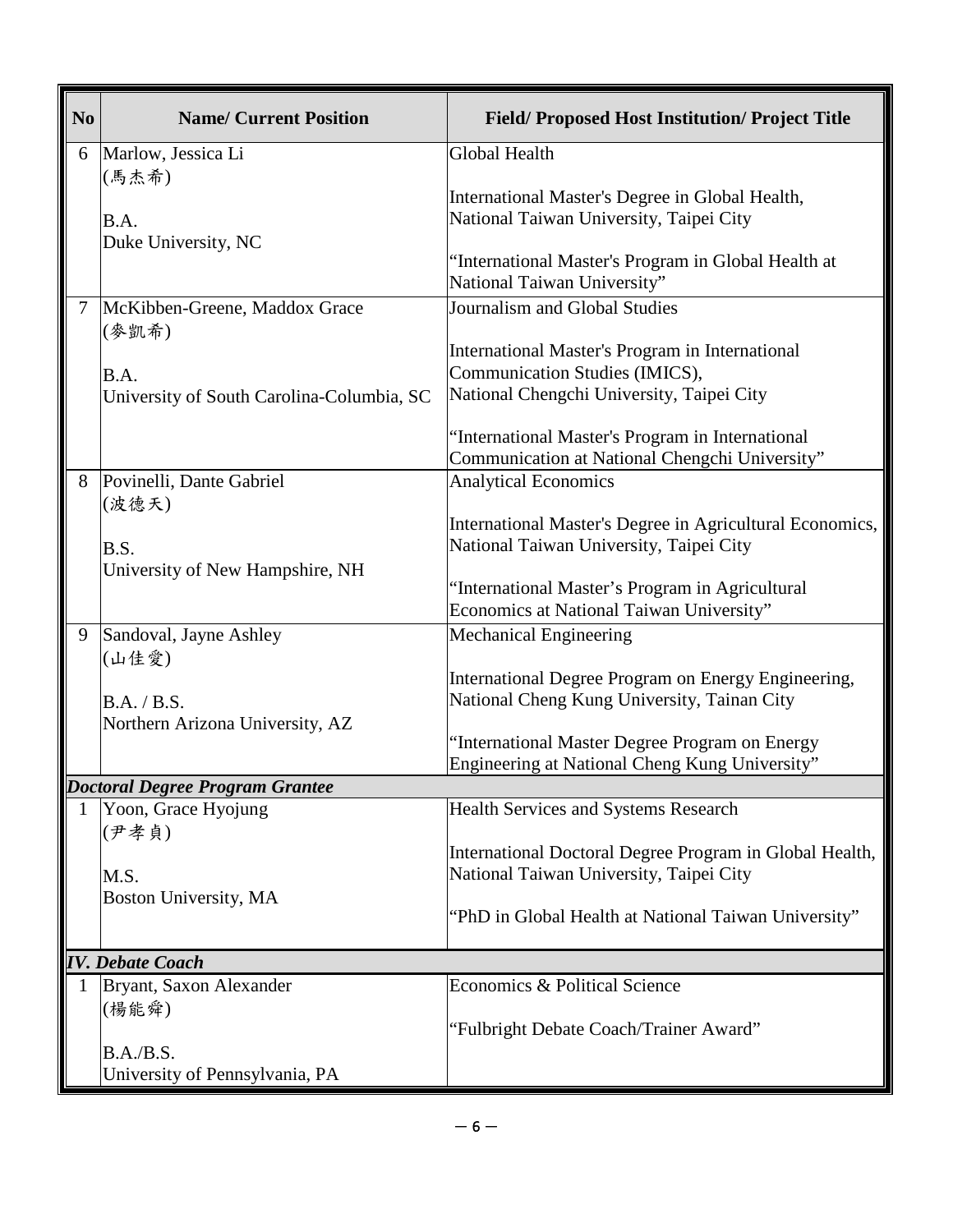| N <sub>0</sub> | <b>Name/ Current Position</b>                            | <b>Field/Proposed Host Institution/Project Title</b>                                                                                                                                                                                                                                                        |
|----------------|----------------------------------------------------------|-------------------------------------------------------------------------------------------------------------------------------------------------------------------------------------------------------------------------------------------------------------------------------------------------------------|
| 2              | Piliero, Raphael Joseph<br>(然博)                          | Education                                                                                                                                                                                                                                                                                                   |
|                | B.A.                                                     | "Fulbright Debate Coach/Trainer Award"                                                                                                                                                                                                                                                                      |
|                | Georgetown University, DC                                |                                                                                                                                                                                                                                                                                                             |
| County.        | V. English Teaching Assistant / English Teaching Fellows | All of them will be teaching at different elementary or junior high schools in Yilan County, Kaohsiung<br>City, Kinmen County, Taichung City, Taipei City, Taitung County, Hualien County, Southern Hualien,<br>Changhua County, Yunlin County, New Taipei City, Chiayi County, Pingtung County, and Penghu |
| <b>Yilan</b>   |                                                          |                                                                                                                                                                                                                                                                                                             |
|                | 1 Aliaga, Benjamin Fernando<br>(艾昊洋)                     | Anthropology, Asian Languages and Civilizations, Latinx<br>and Latin American Studies                                                                                                                                                                                                                       |
|                | B.A.<br>Amherst College, MA                              |                                                                                                                                                                                                                                                                                                             |
|                | 2 Ehrenkranz, Shoshana Rachel<br>(艾莎娜)                   | Film & TV                                                                                                                                                                                                                                                                                                   |
|                |                                                          |                                                                                                                                                                                                                                                                                                             |
|                | B.F.A.<br>New York University, NY                        |                                                                                                                                                                                                                                                                                                             |
| 3              | Goldberg, Jack Sumner                                    | Linguistics & Chinese Language and Culture                                                                                                                                                                                                                                                                  |
|                | (金杰)                                                     |                                                                                                                                                                                                                                                                                                             |
|                | B.A.                                                     |                                                                                                                                                                                                                                                                                                             |
|                | Washington University in St Louis, MO                    |                                                                                                                                                                                                                                                                                                             |
| 4              | Jeong, Jiyoung<br>(鄭知榮)                                  | History                                                                                                                                                                                                                                                                                                     |
|                |                                                          |                                                                                                                                                                                                                                                                                                             |
|                | B.A.<br>Stanford University, CA                          |                                                                                                                                                                                                                                                                                                             |
| 5              | Liu, Emily O                                             | Classical Civilization, English                                                                                                                                                                                                                                                                             |
|                | (劉楠楠)                                                    |                                                                                                                                                                                                                                                                                                             |
|                | B.A.                                                     |                                                                                                                                                                                                                                                                                                             |
|                | University of California-Los Angeles, CA                 |                                                                                                                                                                                                                                                                                                             |
|                | 6 Lu, Shannon Yao                                        | Information Systems, Statistics & Machine Learning                                                                                                                                                                                                                                                          |
|                | (路遥)                                                     |                                                                                                                                                                                                                                                                                                             |
|                | B.S.                                                     |                                                                                                                                                                                                                                                                                                             |
|                | Carnegie Mellon University, PA                           |                                                                                                                                                                                                                                                                                                             |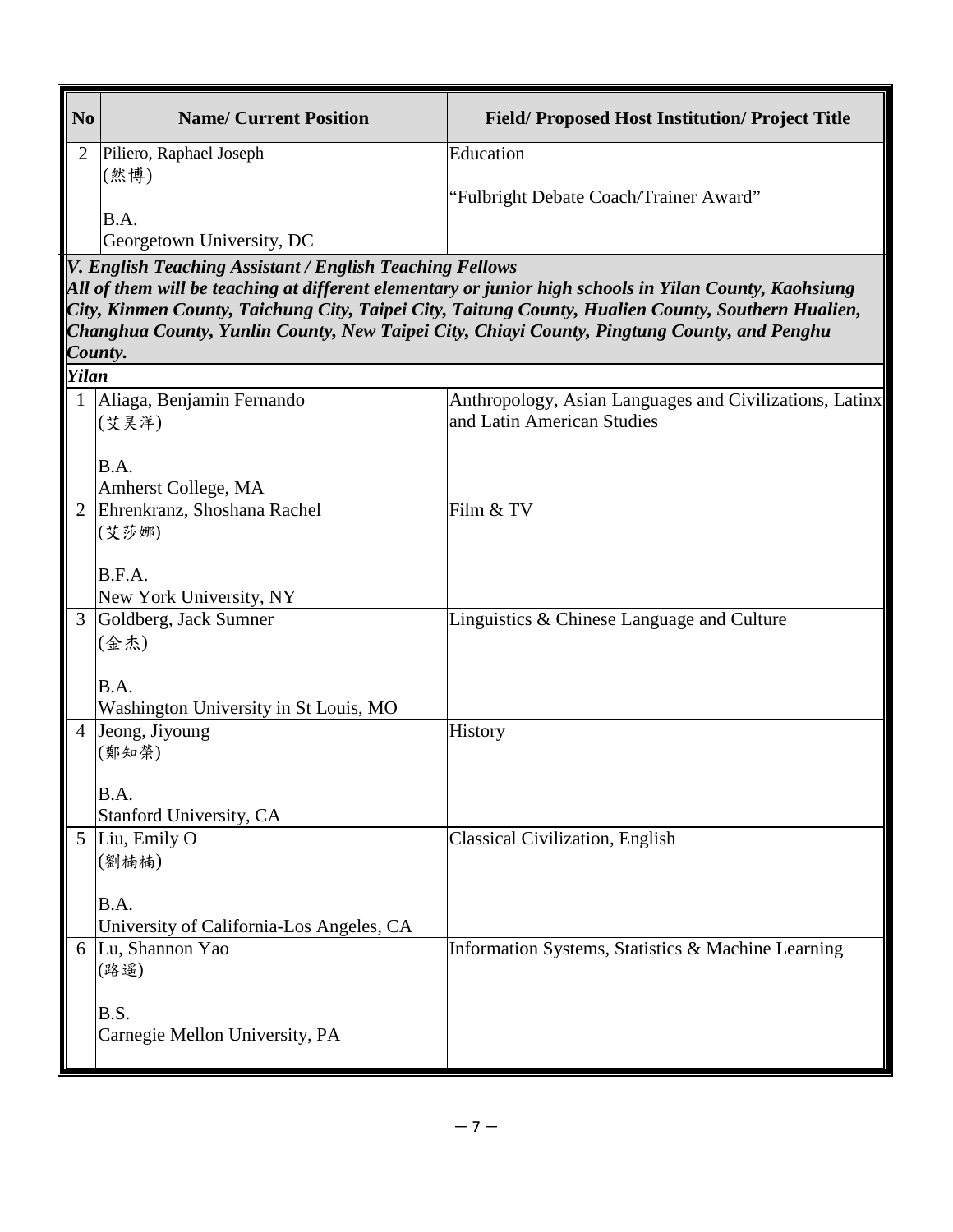| N <sub>0</sub> | <b>Name/ Current Position</b>                          | <b>Field/Proposed Host Institution/Project Title</b>                     |
|----------------|--------------------------------------------------------|--------------------------------------------------------------------------|
|                | Mu, Amy Wendy<br>(穆品昕)<br>B.A.                         | Biochemistry & Cell Biology                                              |
|                | Rice University, TX                                    |                                                                          |
| 8              | Peacock, Matthew Alexander<br>(畢明暄)                    | History, Chinese                                                         |
|                | B.A.                                                   |                                                                          |
|                | Williams College, MA                                   |                                                                          |
| 9              | Ralph, Candice Marilyn<br>(宙靈惠)                        | <b>English Languages and Literature</b><br>Creative Writing for Children |
|                | M.F.A.<br>The New School, NY                           |                                                                          |
|                | 10 Tam, Emma Paige<br>(譚悅珮)                            | Design and Pre-health Studies                                            |
|                | B.A.<br>University of Notre Dame, IN                   |                                                                          |
|                | 11 Tang, Lily<br>(唐莉莉)                                 | Political Science and Global Studies                                     |
|                | B.A.<br>University of Massachusetts-Amherst, MA        |                                                                          |
|                | 12 Tu, Valerie En-Yee<br>(杜恩儀)                         | Individualized Major, The Politics of Food                               |
|                | B.A.<br>New York University, NY                        |                                                                          |
| 13             | Wallace, Jennifer Leigh<br>(吳欣琦)                       | Political Science; Communication Rhetoric                                |
|                | B.A.<br>University of Pittsburgh-Pittsburgh Campus, PA |                                                                          |
|                | <b>Kaohsiung</b>                                       |                                                                          |
|                | Ahmed, Muhammad Saad<br>(薩阿德)                          | Economics & International Studies                                        |
|                | B.S.<br>DePaul University, IL                          |                                                                          |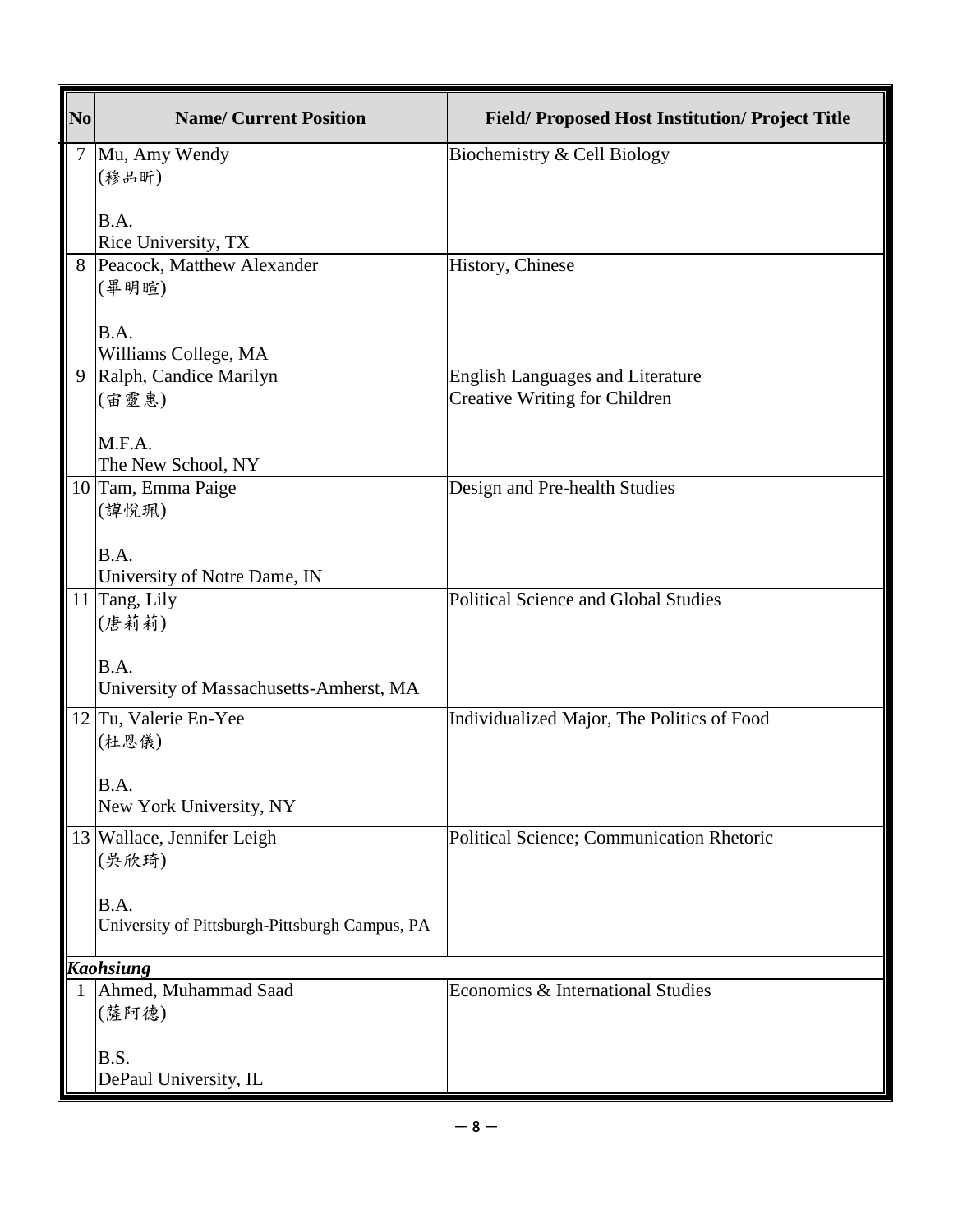| N <sub>0</sub> | <b>Name/ Current Position</b>                                                   | <b>Field/Proposed Host Institution/Project Title</b> |
|----------------|---------------------------------------------------------------------------------|------------------------------------------------------|
| $\overline{2}$ | Chan, Tyler Yat Long<br>(陳日朗)                                                   | Economics                                            |
|                | B.A.<br>Georgetown University, DC                                               |                                                      |
| 3              | Huang, Elaine Joanne<br>(黄品禎)                                                   | Global Medicine                                      |
|                | M.S.<br>University of Southern California, CA                                   |                                                      |
|                | 4 Le, Rolandson Tuan<br>(李博龍)                                                   | <b>Biology</b>                                       |
|                | B.A.<br>University of Louisville, KY                                            |                                                      |
|                | 5 Lee, Nora Avery Sakamoto<br>(李安莉)                                             | <b>Biology</b>                                       |
|                | B.S.<br>Juniata College, PA                                                     |                                                      |
|                | 6 Lee, Jessica Boying<br>(李泊穎)                                                  | Neuroscience and Behavior                            |
|                | B.S.<br>University of Notre Dame, IN                                            |                                                      |
| $\overline{7}$ | Maxwell, Keyanna Osha<br>(麥佩慈)<br>B.A.<br>The University of Texas at Austin, TX | <b>Health and Society</b>                            |
| 8              | Nelson, Georgia Christina<br>(蘇湘婷)                                              | Physics, Mathematics                                 |
|                | B.A.<br>Bryn Mawr College, PA                                                   |                                                      |
| 9              | Ragos, Jaime Leia<br>(李綿綿)                                                      | Food Science                                         |
|                | B.S.<br>The University of Tennessee-Knoxville, TN                               |                                                      |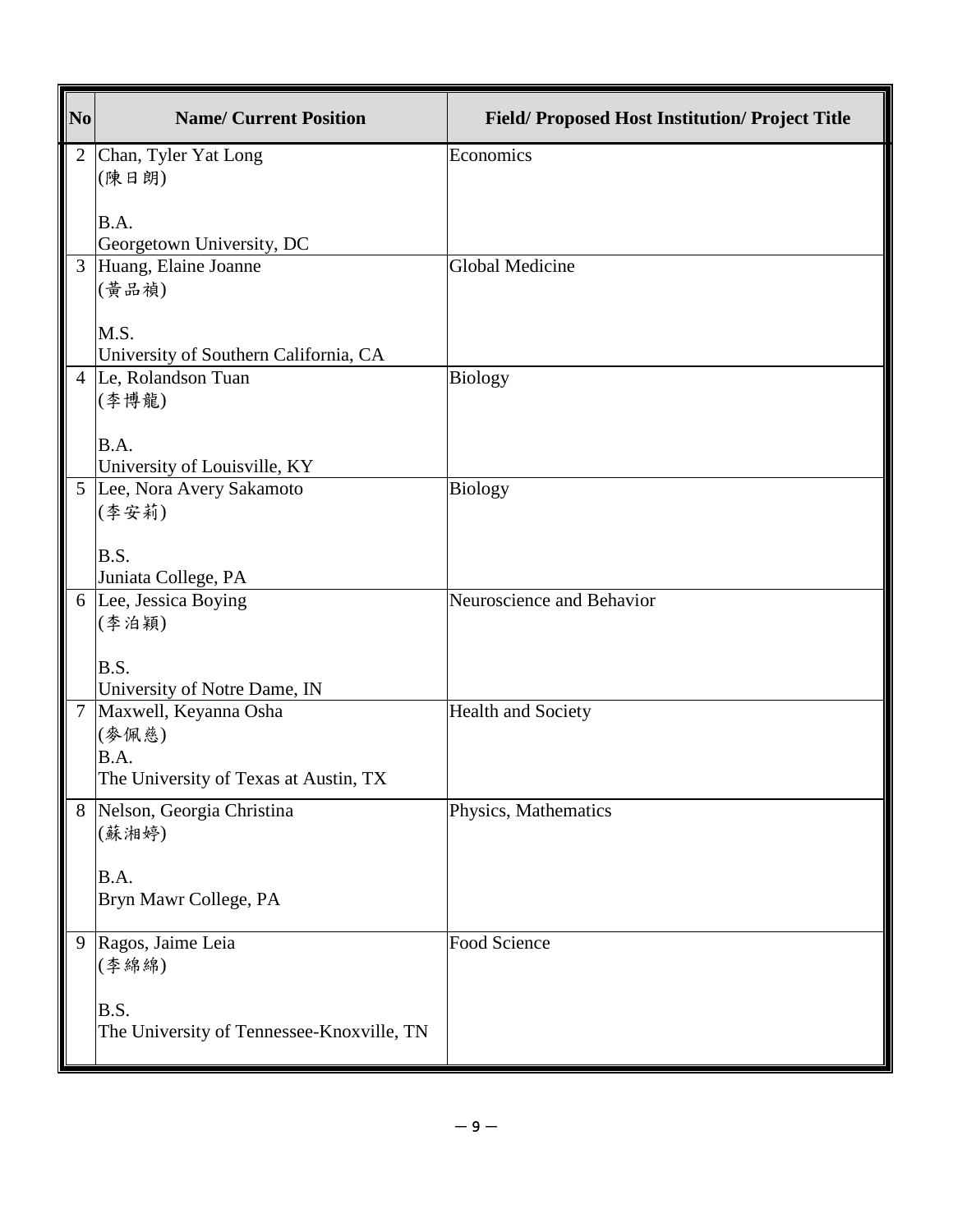| No             | <b>Name/ Current Position</b>         | <b>Field/Proposed Host Institution/Project Title</b> |
|----------------|---------------------------------------|------------------------------------------------------|
|                | 10 Rigley, Maya Ann                   | History, Government                                  |
|                | (李成純)                                 |                                                      |
|                | B.A.                                  |                                                      |
|                | The University of Texas at Austin, TX |                                                      |
|                | 11 Silva, Juliana                     | Communication                                        |
|                | (林靖雅)                                 |                                                      |
|                | B.S.                                  |                                                      |
|                | Cornell University, NY                |                                                      |
|                | <b>Kinmen</b>                         |                                                      |
|                | 1 Bhattacharjee, Karanina<br>(巴卡拉)    | <b>International Relations</b>                       |
|                |                                       |                                                      |
|                | B.A.                                  |                                                      |
|                | American University, DC               |                                                      |
| $\overline{2}$ | Chuu, Evan Jacob<br>(儲愛文)             | Linguistics                                          |
|                |                                       |                                                      |
|                | B.A.                                  |                                                      |
|                | Pomona College, CA                    |                                                      |
| $\overline{3}$ | Donley, Alex Michael                  | English, TESOL                                       |
|                | (唐律勳)                                 |                                                      |
|                | B.A.                                  |                                                      |
|                | Liberty University, VA                |                                                      |
| $\overline{4}$ | Dwe, Eh Soe                           | Psychology                                           |
|                | (崔毅碩)                                 |                                                      |
|                | B.A.                                  |                                                      |
|                | Augsburg University, MN               |                                                      |
|                | 5 Hoang, Donna                        | Political Science and Education                      |
|                | (洪宗樺)                                 |                                                      |
|                | B.A.                                  |                                                      |
|                | University of Notre Dame, IN          |                                                      |
|                | 6 Jamieson, Lexie Ann                 | Political Science and Spanish                        |
|                | (賴宜安)                                 |                                                      |
|                | B.A.                                  |                                                      |
|                | Bates College, ME                     |                                                      |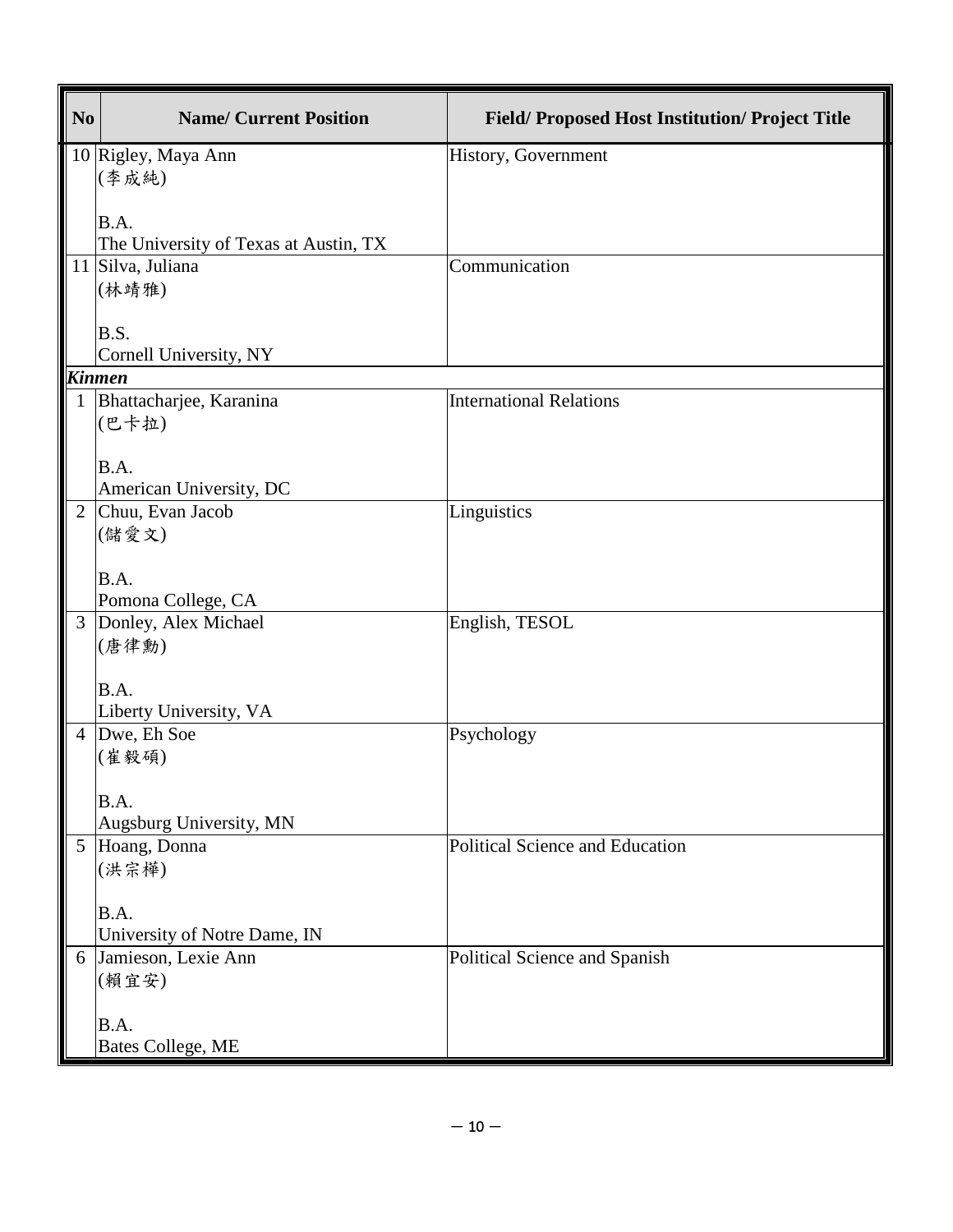| N <sub>0</sub> | <b>Name/ Current Position</b>                             | <b>Field/Proposed Host Institution/Project Title</b> |
|----------------|-----------------------------------------------------------|------------------------------------------------------|
| $\tau$         | Jevon, Eliza Taite                                        | History                                              |
|                | (尹蓉)                                                      |                                                      |
|                | B.A.                                                      |                                                      |
|                | Bowdoin College, ME                                       |                                                      |
|                | 8   King, Emily Renee<br>(王美林)                            | Neuroscience                                         |
|                |                                                           |                                                      |
|                | B.A.                                                      |                                                      |
| 9              | Bowdoin College, ME<br>Marangoni-Simonsen, Danielle Marie | <b>Biology with Interdisciplinary Honors</b>         |
|                | (丹瑪倫)                                                     |                                                      |
|                |                                                           |                                                      |
|                | B.S.<br>University of Massachusetts Amherst, MA           |                                                      |
|                | 10 Parsons, Katherine Rose                                | Economics, Sociology/Anthropology                    |
|                | (羅牧霖)                                                     |                                                      |
|                |                                                           |                                                      |
|                | B.A.<br>Carleton College, MN                              |                                                      |
|                | 11 Sales, Alexia LaShay                                   | <b>Engineering Technology</b>                        |
|                | (謝靈秀)                                                     |                                                      |
|                | B.S.                                                      |                                                      |
|                | University of North Alabama, AL                           |                                                      |
|                | 12 Short, Fina                                            | <b>International Relations</b>                       |
|                | (飛娜)                                                      |                                                      |
|                | B.A.                                                      |                                                      |
|                | Tufts University, MA                                      |                                                      |
|                | 13 St. George, Maximilian Sho                             | Economics                                            |
|                | (宋志強)                                                     |                                                      |
|                | B.S.                                                      |                                                      |
|                | Duke University, NC                                       |                                                      |
|                | 14 Torres, Katherine                                      | <b>Political Science</b>                             |
|                | (董芯曜)                                                     |                                                      |
|                | B.S.                                                      |                                                      |
|                | University of North Georgia, GA                           |                                                      |
|                |                                                           |                                                      |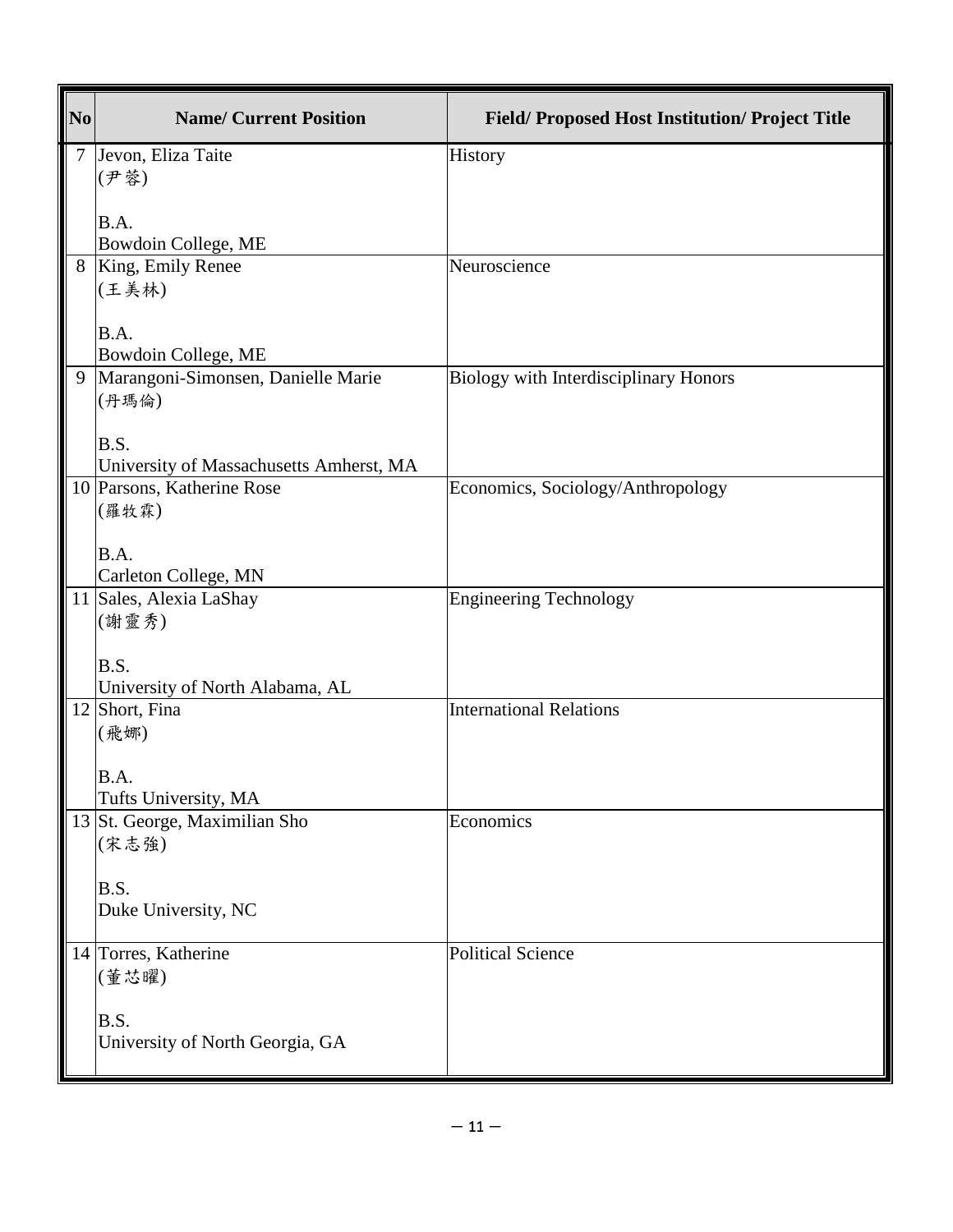| N <sub>0</sub> | <b>Name/ Current Position</b>                              | <b>Field/Proposed Host Institution/Project Title</b> |
|----------------|------------------------------------------------------------|------------------------------------------------------|
|                | 15 Tse, Peony Yuen Tung<br>(謝嫄彤)                           | Social Work and Sociology                            |
|                | B.S.<br>Stony Brook University, NY                         |                                                      |
|                | 16 Usman, Mehreen<br>(艾美鈴)                                 | Economics and Leadership Studies                     |
|                | B.A.<br>University of Richmond, VA                         |                                                      |
|                | 17 Wardour, Luke Paul<br>(陸皓聖)                             | History                                              |
|                | B.A.<br>College of the Holy Cross, MA                      |                                                      |
|                | 18 Wertheimer, Nathan Mitchner<br>(李承忠)                    | Earth & Planetary Sci/Philosophy                     |
|                | B.A.<br>Johns Hopkins University, MD                       |                                                      |
|                | 19 Zhao, Angel Enyue<br>(趙恩月)                              | History and International Studies                    |
|                | B.A.<br>Johns Hopkins University, MD                       |                                                      |
|                | <b>Taichung</b>                                            |                                                      |
|                | Bialo, Kelsey Elizabeth Ariel<br>(畢家思)                     | Linguistics                                          |
|                | B.A.<br><b>Barnard College, NY</b>                         |                                                      |
| $\overline{2}$ | Carver, Jake Patrick<br>(康嘉鈞)                              | <b>Computer Science and English</b>                  |
|                | B.S.<br>Davidson College, NC                               |                                                      |
| $\mathfrak{Z}$ | Davis, Cayla Elizabeth<br>(戴宗珮)                            | Economics                                            |
|                | B.A.<br>Columbia University in the City of New<br>York, NY |                                                      |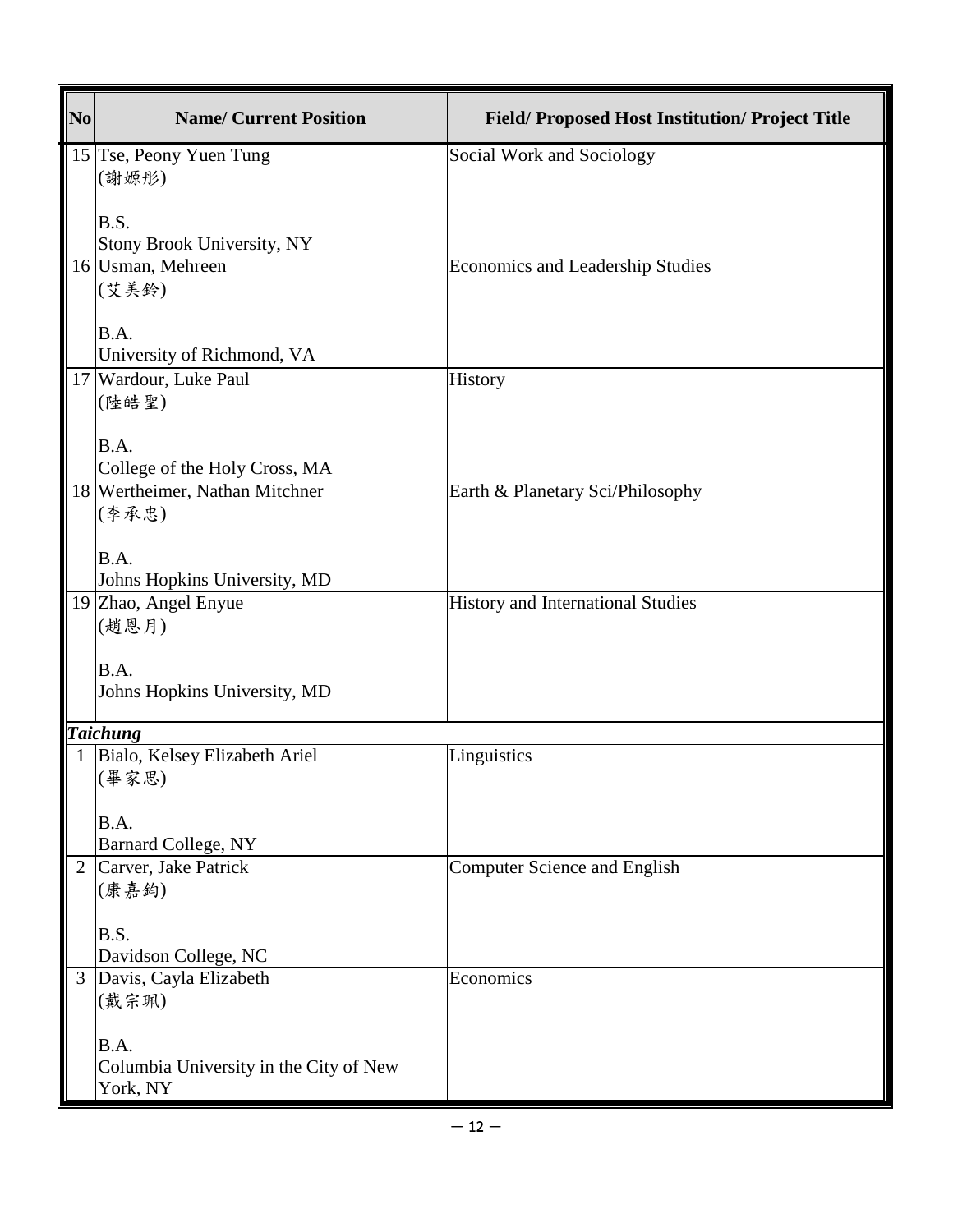| $\overline{\text{No}}$ | <b>Name/ Current Position</b>                                                                   | <b>Field/Proposed Host Institution/Project Title</b>             |
|------------------------|-------------------------------------------------------------------------------------------------|------------------------------------------------------------------|
| 4                      | Gao, Lily<br>(高麗麗)<br>B.A.                                                                      | <b>Human Evolutionary Biology</b>                                |
| 5                      | Harvard University, MA<br>Gerdin, Julia Ann Gonsier<br>(丁莉雅)<br>B.A.                            | History, East Asian Languages and Civilizations                  |
|                        | University of Chicago, IL                                                                       |                                                                  |
| 6                      | Glittenberg, Anne-Katrine<br>(安娜)<br>B.A.                                                       | <b>Political Science</b>                                         |
|                        | Davidson College, NC                                                                            |                                                                  |
| $\overline{7}$         | Lin, Sabrina Wan Ting<br>(林婉婷)                                                                  | Anthropology                                                     |
|                        | B.A.<br>Amherst College, MA                                                                     |                                                                  |
| 8                      | Liu, Louise                                                                                     | English/Psychology                                               |
|                        | (劉露儀)<br>B.A.<br>Emory University, GA                                                           |                                                                  |
| 9                      | Phelps, Allyssa Elisabeth<br>(費愛莎)<br>B.A<br>Columbia University in the City of New<br>York, NY | Double-Major in History and East Asian Languages and<br>Cultures |
|                        | 10 Sweeney, Jackson Lee<br>(魏森)<br>B.A.<br>Villanova University, PA                             | Political Science, Asian Studies                                 |
|                        |                                                                                                 |                                                                  |
| 11                     | Burke, Gwendolyn Anne<br>(溫朵琳)                                                                  | <b>International Relations</b>                                   |
|                        | B.A.<br>Syracuse University, NY                                                                 |                                                                  |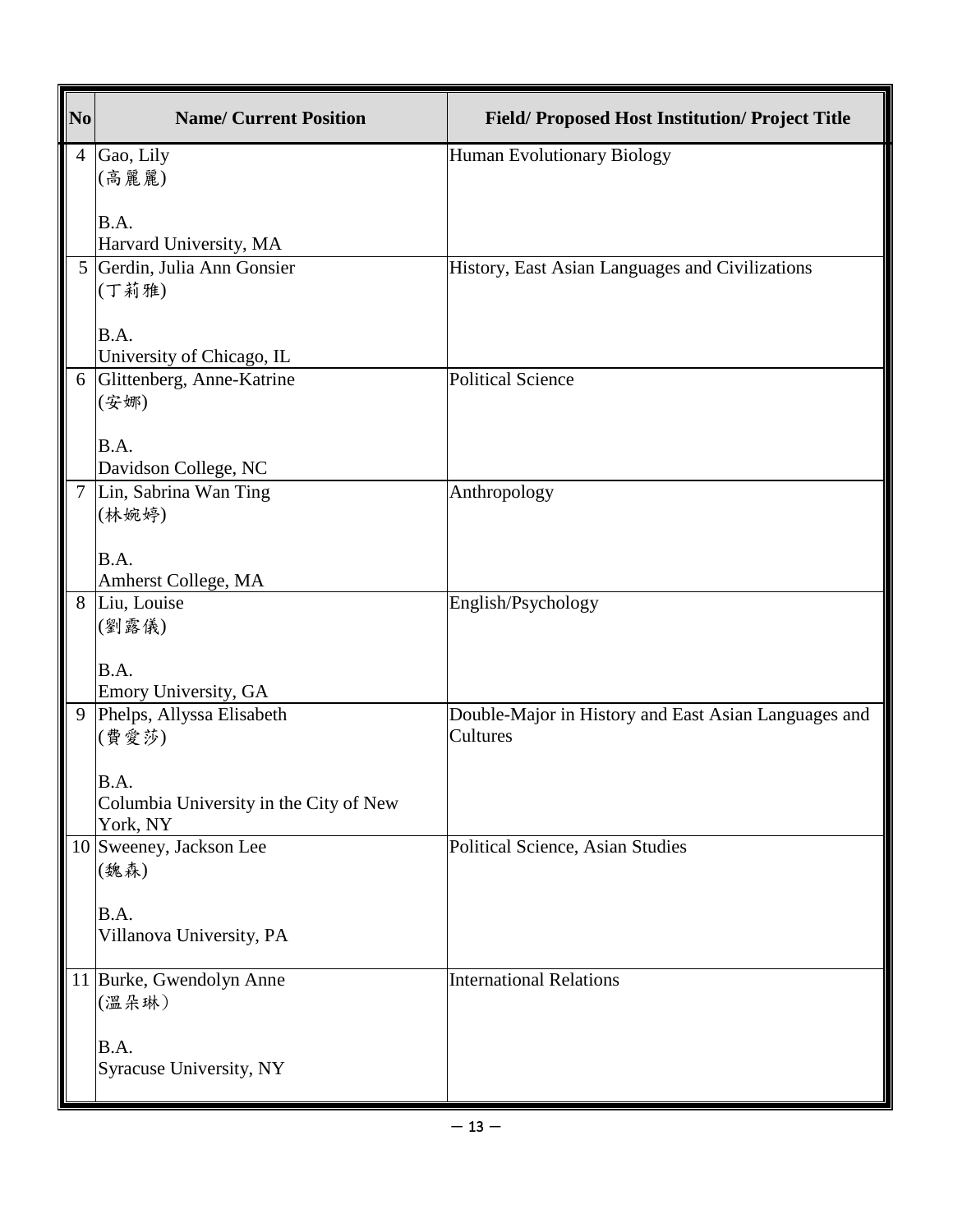| N <sub>0</sub> | <b>Name/ Current Position</b>                              | <b>Field/Proposed Host Institution/Project Title</b>     |
|----------------|------------------------------------------------------------|----------------------------------------------------------|
| <b>Taipei</b>  |                                                            |                                                          |
| $\mathbf{1}$   | Blaylock, Taylor Lee<br>(李佩樂)<br>B.S.<br>Berry College, GA | <b>Elementary Education</b>                              |
|                | 2 Buchanan, Charly Scout                                   | <b>Elementary Education</b>                              |
|                | (史佳莉)                                                      |                                                          |
|                | B.S.                                                       |                                                          |
|                | University of Missouri-Columbia, MO                        |                                                          |
| $\overline{3}$ | Cao, Hannah<br>(曹嘉怡)                                       | <b>Childhood Education, Mathematics</b>                  |
|                | B.A.                                                       |                                                          |
|                | <b>CUNY Hunter College, NY</b>                             |                                                          |
|                | 4 Chan, Billy Jackie<br>(成龍)                               | Double Major in Physics and Chemistry                    |
|                | B.S.                                                       |                                                          |
|                | New York University, NY                                    |                                                          |
| 5 <sup>5</sup> | Chin, Lilian Sy-Yann<br>(陳思燕)                              | <b>Statistics / International Relations and Politics</b> |
|                | B.S.                                                       |                                                          |
|                | Carnegie Mellon University, PA                             |                                                          |
|                | 6 Dailey, Danielle Meribel<br>(戴能恩)                        | <b>Sustainable Community Development</b>                 |
|                | B.S.                                                       |                                                          |
|                | University of Massachusetts-Amherst, MA                    |                                                          |
|                | 7 Deng, Xue Fang<br>(鄧雪芳)                                  | <b>Education Studies, Psychology</b>                     |
|                |                                                            |                                                          |
|                | B.A.<br>Wellesley College, MA                              |                                                          |
| 8              | Diebold, Anthony Jerome                                    | <b>World Languages Education/French</b>                  |
|                | (暨安寧)                                                      |                                                          |
|                | B.A.                                                       |                                                          |
|                | Rhode Island College, RI                                   |                                                          |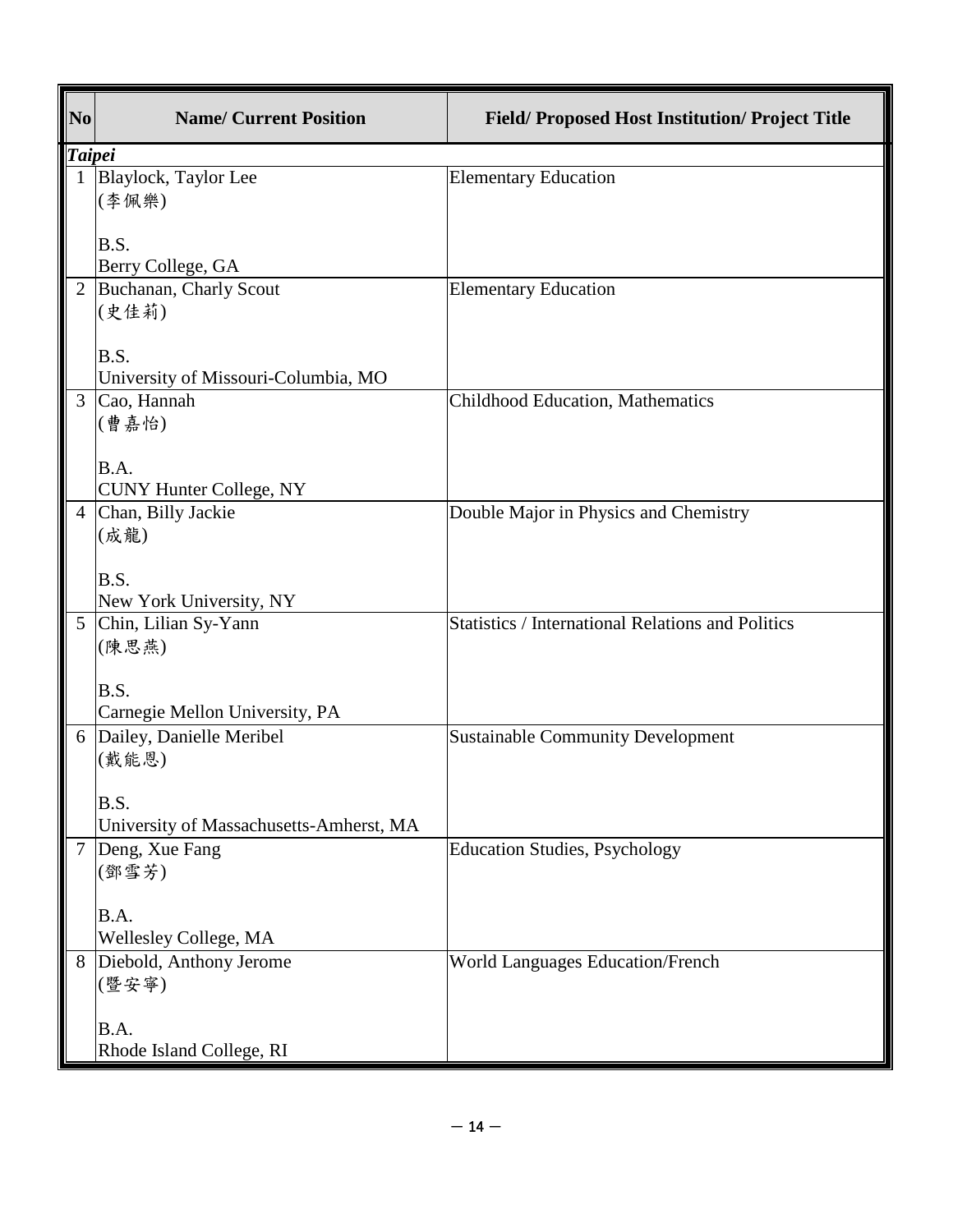| N <sub>0</sub> | <b>Name/ Current Position</b>                            | <b>Field/Proposed Host Institution/Project Title</b> |
|----------------|----------------------------------------------------------|------------------------------------------------------|
|                | 9 Dyson, Aubrey Marie                                    | <b>Elementary Education</b>                          |
|                | (戴晶媚)                                                    |                                                      |
|                | B.A.                                                     |                                                      |
|                | Ball State University, IN<br>10 Flanagan, Maria Figueroa | <b>Early Childhood Education</b>                     |
|                | (范裔雅)                                                    |                                                      |
|                |                                                          |                                                      |
|                | B.S.                                                     |                                                      |
|                | Temple University, PA<br>11 Hartung, Hannah Elizabeth    | <b>Elementary Education</b>                          |
|                | (郝恩惠)                                                    |                                                      |
|                |                                                          |                                                      |
|                | B.S.                                                     |                                                      |
|                | DePaul University, IL<br>12 Howell, Darla Marie          | Linguistics/Mandarin                                 |
|                | (郝慧蘭)                                                    |                                                      |
|                |                                                          |                                                      |
|                | B.A.<br>Occidental College, CA                           |                                                      |
|                | 13 Juntilla, Carlo Jerome                                | <b>Urban Education Policy</b>                        |
|                | (張建恆)                                                    |                                                      |
|                |                                                          |                                                      |
|                | M.A.<br>Loyola Marymount University, CA                  |                                                      |
|                | 14 Liao, Jennifer                                        | Elementary Education, Applied Psychology & Human     |
|                | (廖潔)                                                     | Development                                          |
|                | B.A                                                      |                                                      |
|                | Boston College, MA                                       |                                                      |
|                | 15 Lopez, Adela                                          | <b>Art Education</b>                                 |
|                | (羅佩茲)                                                    |                                                      |
|                | B.F.A                                                    |                                                      |
|                | Georgia State University, GA                             |                                                      |
|                | 16 Maldonado, Cesar Edmundo                              | <b>Music Education</b>                               |
|                | (毛那德)                                                    |                                                      |
|                | B.M.E.                                                   |                                                      |
|                | Florida Southern College, FL                             |                                                      |
|                |                                                          |                                                      |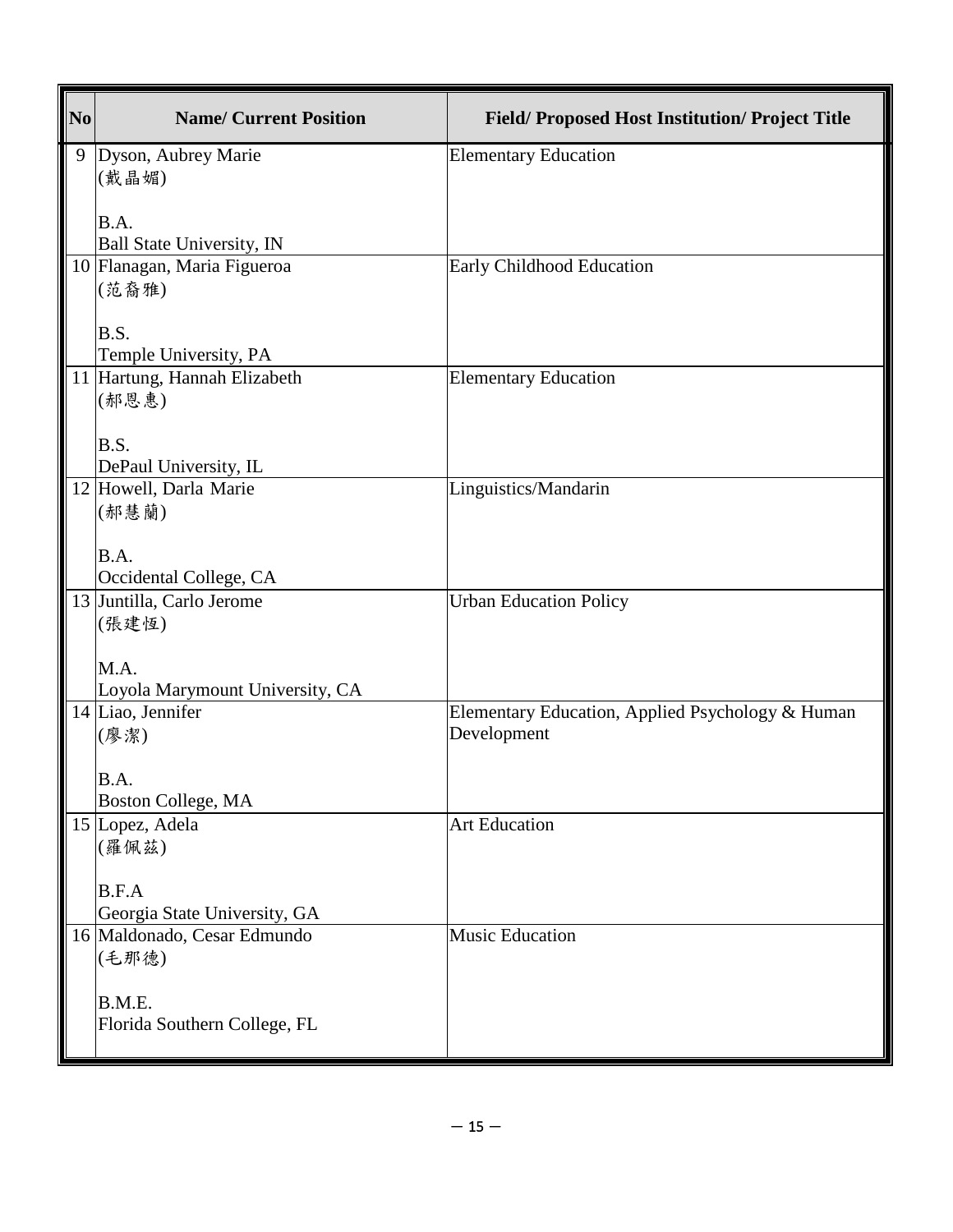| N <sub>0</sub> | <b>Name/ Current Position</b>            | <b>Field/Proposed Host Institution/Project Title</b>              |
|----------------|------------------------------------------|-------------------------------------------------------------------|
|                | 17 Mangan, Olivia Mary<br>(歐蔓瑄)          | Adolescence Education and English with a Writing<br>concentration |
|                |                                          |                                                                   |
|                | B.A.<br>Marist College, NY               |                                                                   |
|                | 18 Martin, Kristina Michelle             | <b>Elementary Education</b>                                       |
|                | (馬維蓉)                                    |                                                                   |
|                | B.S.                                     |                                                                   |
|                | Palm Beach Atlantic University, FL       |                                                                   |
|                | 19 Meyers, Abigail Grace<br>(葛月婕)        | Early Childhood/Special Education                                 |
|                |                                          |                                                                   |
|                | B.S.E.                                   |                                                                   |
|                | University of North Georgia, GA          |                                                                   |
|                | 20 Nguyen, Minh Anh                      | <b>Political Science</b>                                          |
|                | (阮茗安)                                    |                                                                   |
|                | B.A.                                     |                                                                   |
|                | University of Washington-Seattle Campus, |                                                                   |
|                | WA                                       |                                                                   |
|                | 21 Pryor, William Leonard                | <b>Elementary Education</b>                                       |
|                | (賴威倫)                                    |                                                                   |
|                | M.Ed.                                    |                                                                   |
|                | University of Missouri-St Louis, MO      |                                                                   |
|                | 22 Roodvoets, Jacob Franklin James       | <b>Political Science</b>                                          |
|                | (簡陸維)                                    |                                                                   |
|                | B.A.                                     |                                                                   |
|                | University of Michigan-Ann Arbor, MI     |                                                                   |
|                | 23 Shi, Sophia                           | <b>International Relations</b>                                    |
|                | (史雪飛)                                    |                                                                   |
|                | M.A.                                     |                                                                   |
|                | New York University, NY                  |                                                                   |
|                | 24 Soong, Alexander Michael              | <b>Italian Languages</b>                                          |
|                | (宋衛德)                                    |                                                                   |
|                | B.A.                                     |                                                                   |
|                | Dartmouth College, NH                    |                                                                   |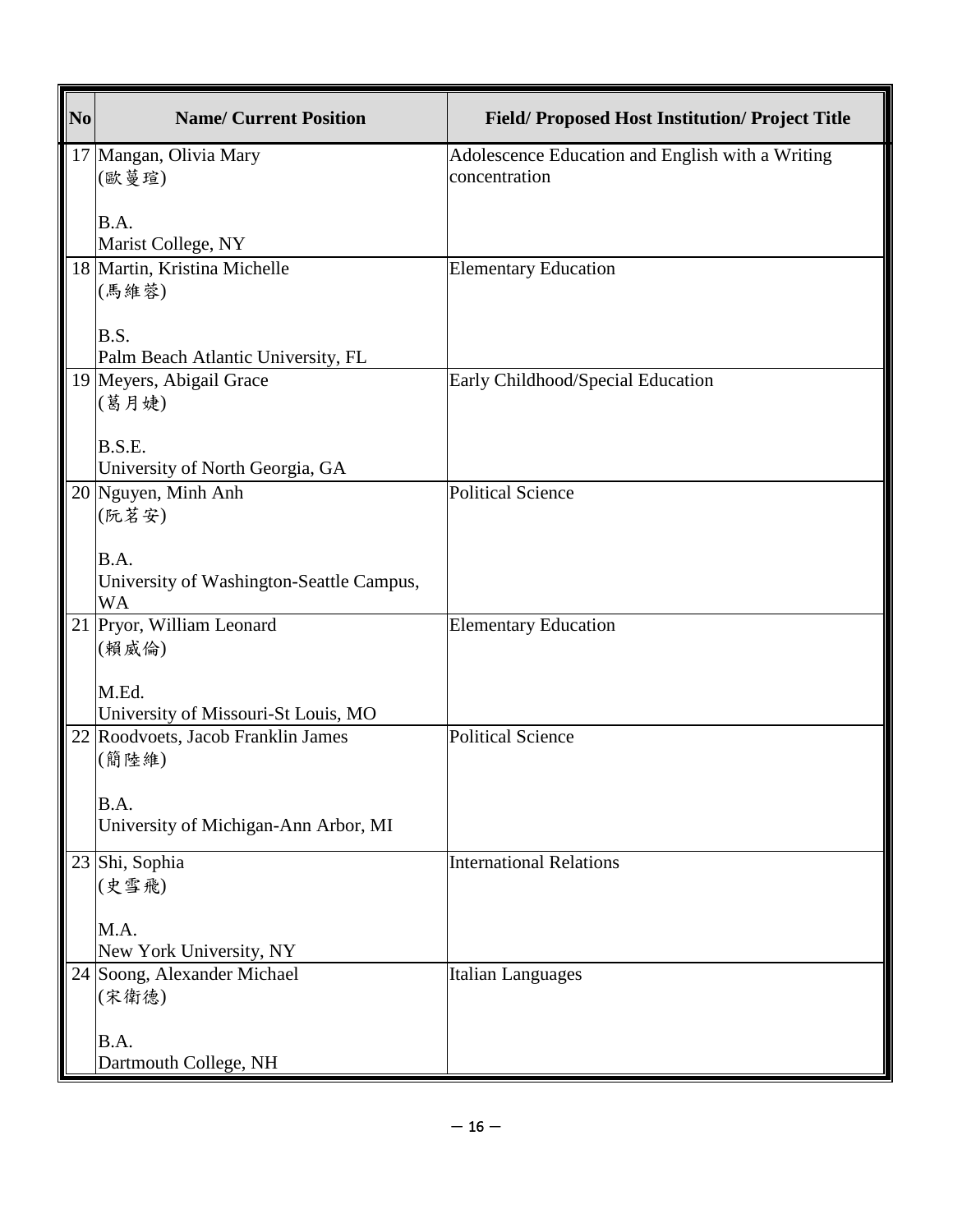| N <sub>0</sub> | <b>Name/ Current Position</b>                                    | <b>Field/Proposed Host Institution/Project Title</b>       |
|----------------|------------------------------------------------------------------|------------------------------------------------------------|
|                | 25 Sykes, Maya Lynn<br>(馬雅君)                                     | Teaching English to Speakers of Other Languages<br>(TESOL) |
|                |                                                                  |                                                            |
|                | M.A.                                                             |                                                            |
|                | Middlebury Institute of International Studies<br>at Monterey, CA |                                                            |
|                | 26 Whitworth, Kylee Madison                                      | <b>International Studies</b>                               |
|                | (麥凱莉)                                                            |                                                            |
|                | B.A.                                                             |                                                            |
|                | University of North Texas, TX                                    |                                                            |
|                | 27 Strosnider, William Tyler                                     | Public Policy & Administration                             |
|                | (泰力仁)                                                            |                                                            |
|                | B.S.                                                             |                                                            |
|                | James Madison University, VA                                     |                                                            |
|                | 28 Wu, Tara Jing<br>(吳京)                                         | Journalism; environmental science                          |
|                |                                                                  |                                                            |
|                | B.S.                                                             |                                                            |
|                | Northwestern University, IL                                      |                                                            |
|                | 29 Pham, Catherine Baoanh<br>(范凱琳)                               | Biochemistry                                               |
|                |                                                                  |                                                            |
|                | B.A.                                                             |                                                            |
|                | University of Washington, WA<br>30 Anderson, Aidan               | Education                                                  |
|                | (艾丹恩)                                                            |                                                            |
|                |                                                                  |                                                            |
|                | <b>Bachelor</b><br>Vassar College, NY                            |                                                            |
|                | <b>Taitung</b>                                                   |                                                            |
|                | 1 Fullerton, Mae Knoll                                           | <b>Behavioral Decision Sciences</b>                        |
|                | (付梅)                                                             |                                                            |
|                | B.A.                                                             |                                                            |
|                | Brown University, RI                                             |                                                            |
|                | 2 Huynh, Kelvin Chi                                              | Foreign Affairs and East Asian Studies                     |
|                | (黄志勇)                                                            |                                                            |
|                | B.A.                                                             |                                                            |
|                | University of Virginia, VA                                       |                                                            |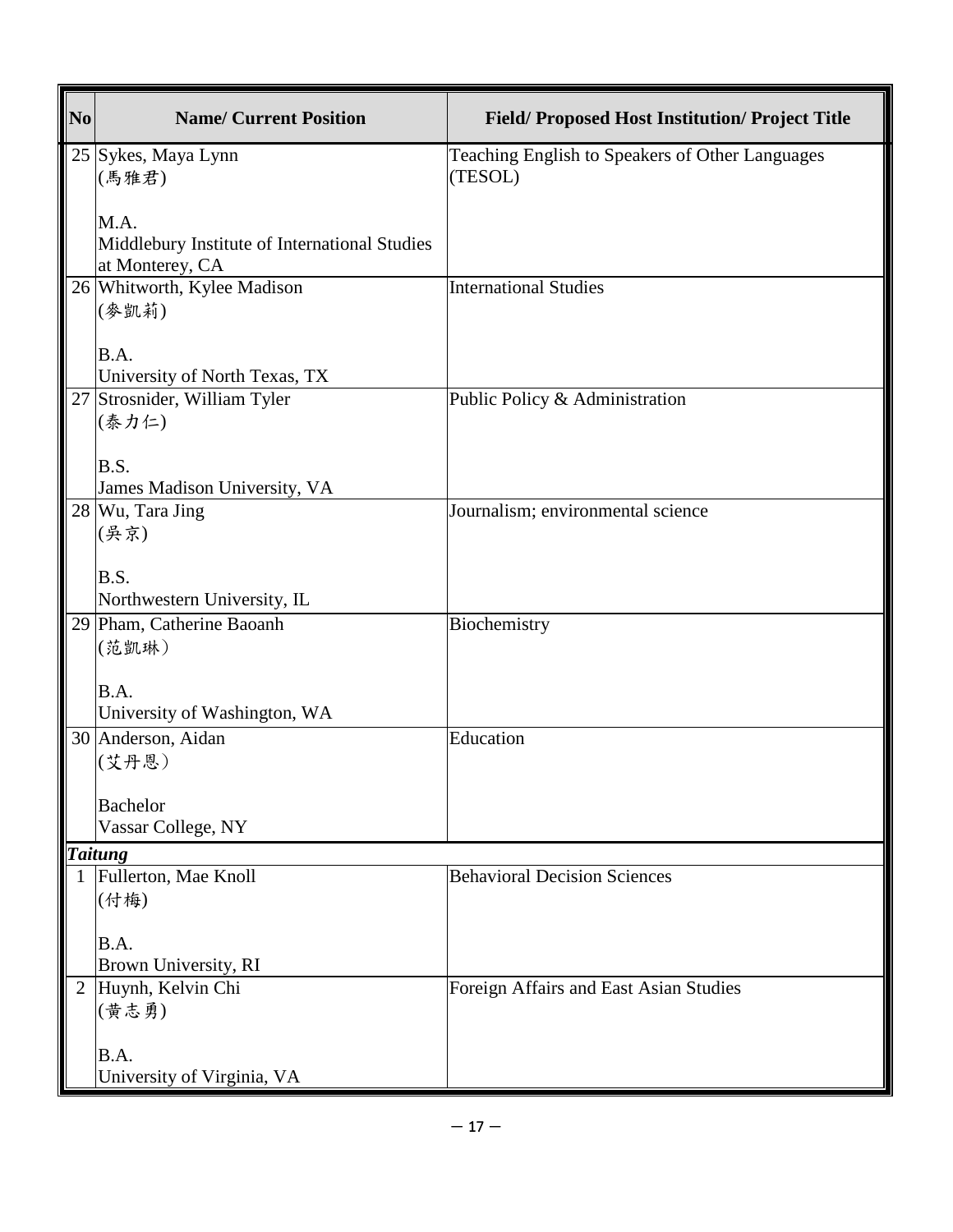| No             | <b>Name/ Current Position</b>                     | <b>Field/Proposed Host Institution/Project Title</b> |
|----------------|---------------------------------------------------|------------------------------------------------------|
| 3              | Kaplan, Jacob Gabriel Romanowski<br>(柯展博)<br>B.S. | <b>Computer Engineering/Computer Science</b>         |
|                | Northeastern University, MA                       |                                                      |
| $\overline{4}$ | Kaufmann, Michael Min-Liang<br>(敏亮)               | Biochemistry, Chemistry, Biology                     |
|                | <b>B.S.</b>                                       |                                                      |
| 5              | University of Chicago, IL<br>Kong, Jessica Ling   | Ethics, Politics, and Economics                      |
|                | (孔令俊)                                             |                                                      |
|                | B.A.<br>Yale University, CT                       |                                                      |
| 6              | Miura, Naoki James                                | <b>Political Science</b>                             |
|                | (三浦尚己)                                            |                                                      |
|                | B.A.<br>McGill University, Montreal, QC           |                                                      |
| 7              | Wen, April Lu<br>(溫萱芦)                            | <b>Film and Media Studies</b>                        |
|                | B.A.<br>Yale University, CT                       |                                                      |
| 8              | Parker, Elizabeth Cathleen                        | <b>Political Science and East Asian Studies</b>      |
|                | (尹懿琳)                                             |                                                      |
|                |                                                   |                                                      |
|                | B.A.<br>Austin College, TX                        |                                                      |
|                |                                                   |                                                      |
| 9              | Tang, Candace Yorks                               | Sociology and Human Development and Family Studies   |
|                | (鄧若思)                                             |                                                      |
|                | B.A.                                              |                                                      |
|                | University of Connecticut, CT                     |                                                      |
| 10             | Tran, Samantha                                    | <b>Moral Psychology</b>                              |
|                | (陳思)                                              |                                                      |
|                | B.A.                                              |                                                      |
|                | Franklin and Marshall College, PA                 |                                                      |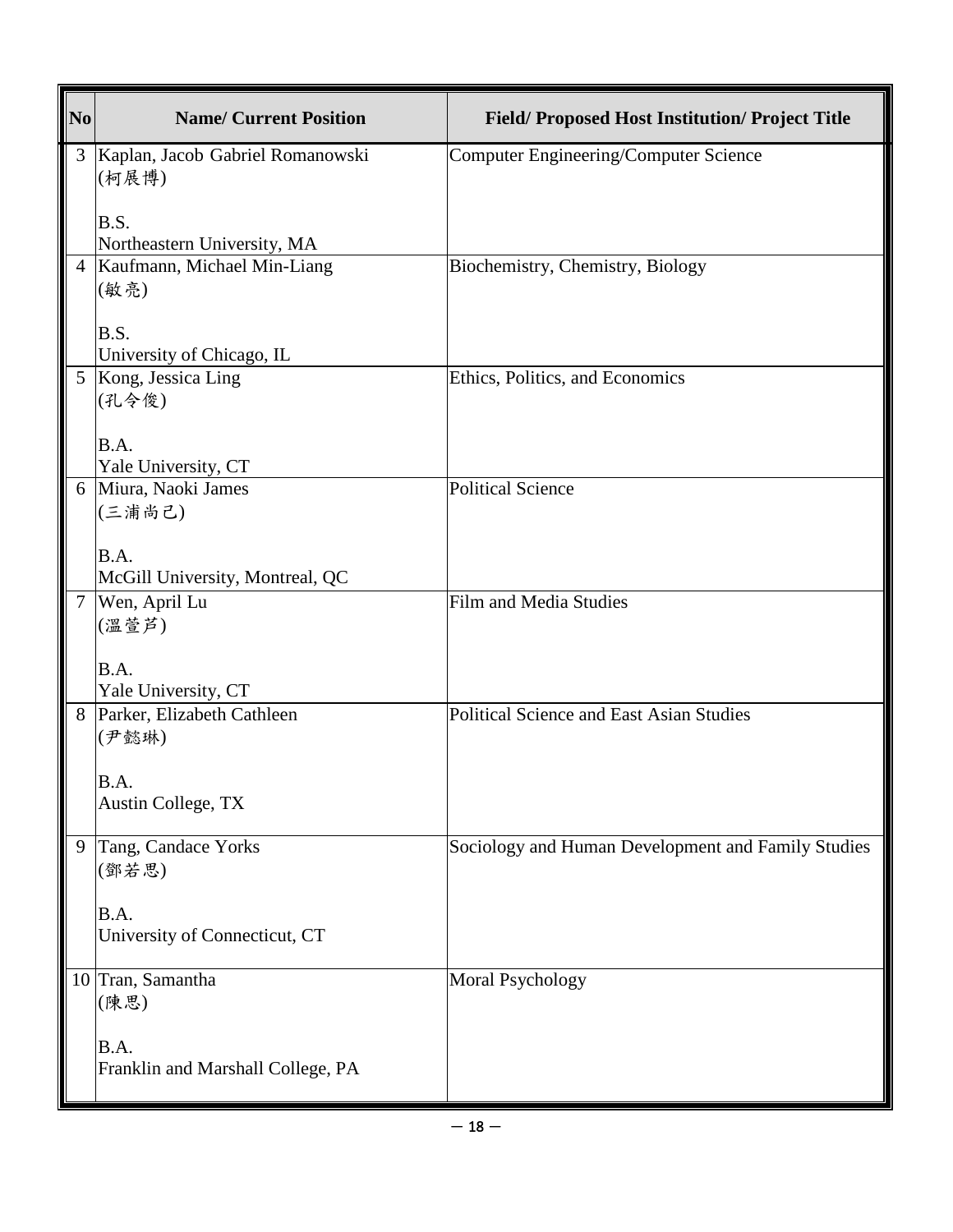| N <sub>0</sub> | <b>Name/ Current Position</b>          | <b>Field/Proposed Host Institution/Project Title</b>                                      |
|----------------|----------------------------------------|-------------------------------------------------------------------------------------------|
|                | 11 Yu, Alison                          | <b>International Studies</b>                                                              |
|                | (余伊婷)                                  |                                                                                           |
|                | B.A.                                   |                                                                                           |
|                | University of California-San Diego, CA |                                                                                           |
|                | <b>Hualien</b>                         |                                                                                           |
| $\mathbf{1}$   | Brodie, Rachel Elizabeth<br>(鲍蕊琪)      | <b>Romance Languages</b>                                                                  |
|                | B.A.                                   |                                                                                           |
|                | Haverford College, PA                  |                                                                                           |
| $\overline{2}$ | Griffin, Helen Josephine<br>(葛海倫)      | Anthropology, Sociology, Classical Civilizations, and<br><b>Critical Identity Studies</b> |
|                |                                        |                                                                                           |
|                | B.A.                                   |                                                                                           |
|                | Beloit College, WI                     |                                                                                           |
|                | 3 Isaf, Nicholas Louis                 | Mechanical Engineering                                                                    |
|                | (艾尼克)                                  |                                                                                           |
|                | B.S.                                   |                                                                                           |
|                | Georgia Institute of Technology, GA    |                                                                                           |
|                | 4 Ong, Ethan Ru                        | Mathematics                                                                               |
|                | (翁如敦)                                  |                                                                                           |
|                | M.A.                                   |                                                                                           |
|                | Pomona College, CA                     |                                                                                           |
|                | 5 Tillery, Janiah Nurry Danielle       | History                                                                                   |
|                | (杜珍妮)                                  |                                                                                           |
|                | B.A.                                   |                                                                                           |
|                | Roanoke College, VA                    |                                                                                           |
|                | 6   Madnani, Megha Sanjay              | <b>Political Science and Economics</b>                                                    |
|                | (桑妮)                                   |                                                                                           |
|                |                                        |                                                                                           |
|                | B.A.<br>Bucknell University, PA        |                                                                                           |
|                | <b>Southern Hualien</b>                |                                                                                           |
| 1              | Cai, Connie T                          | <b>Chemical and Physical Biology</b>                                                      |
|                | (蔡暢)                                   |                                                                                           |
|                |                                        |                                                                                           |
|                | B.A.                                   |                                                                                           |
|                | Harvard University, MA                 |                                                                                           |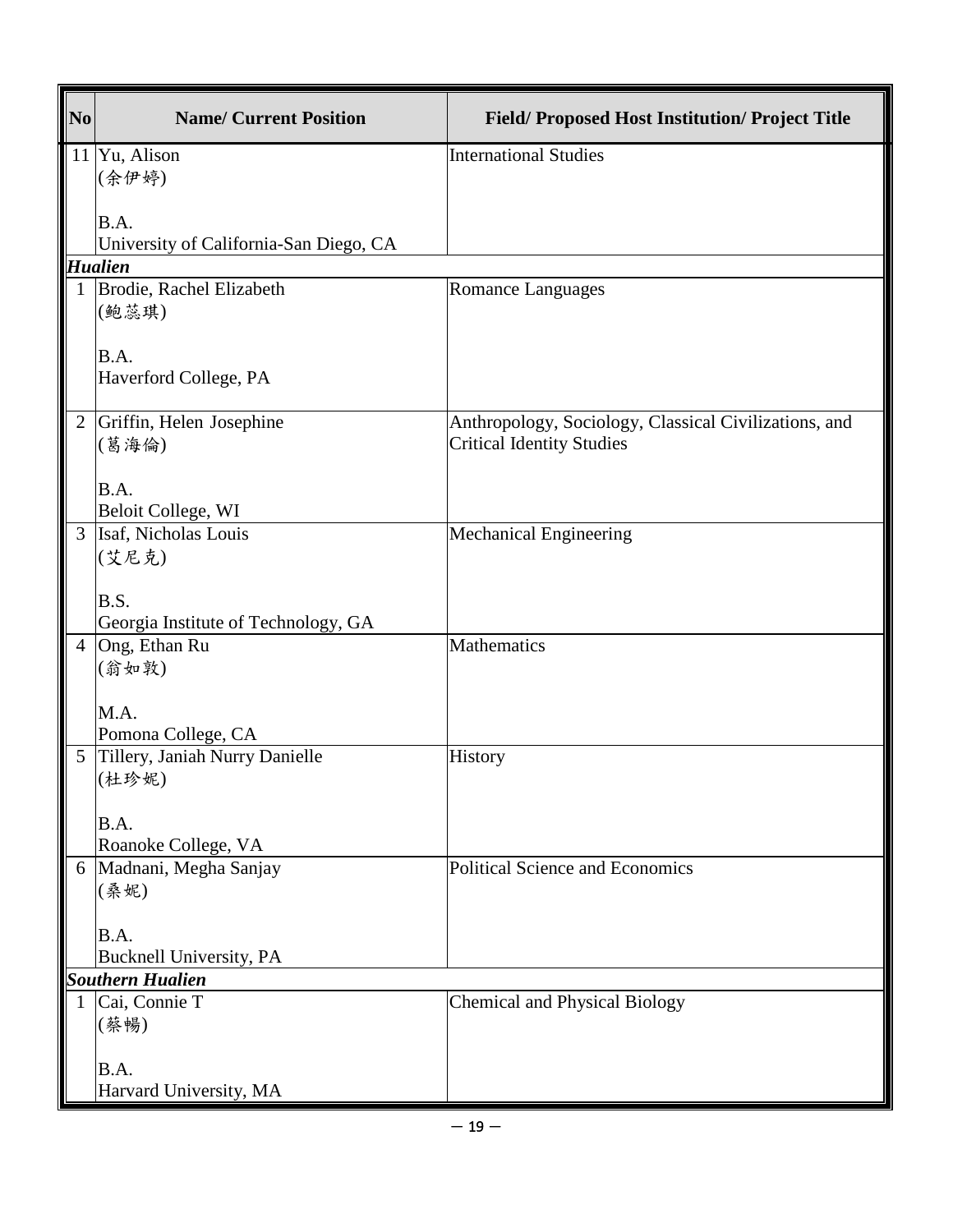| N <sub>0</sub> | <b>Name/ Current Position</b>             | <b>Field/Proposed Host Institution/Project Title</b> |
|----------------|-------------------------------------------|------------------------------------------------------|
| 2              | Ferraro, Kenneth Justin                   | <b>Biochemistry and Philosophy</b>                   |
|                | (方凡信)                                     |                                                      |
|                | B.A./B.S.                                 |                                                      |
|                | Stony Brook University, NY                |                                                      |
| 3              | Tang, Reuben                              | <b>Architectural Science and Chinese</b>             |
|                | (唐錦兵)                                     |                                                      |
|                | B.S.                                      |                                                      |
|                | Western Kentucky University, KY           |                                                      |
| $\overline{4}$ | Willig, Malcolm Graber                    | Chinese                                              |
|                | (魏悅康)                                     |                                                      |
|                | B.A.                                      |                                                      |
|                | University of Puget Sound, WA             |                                                      |
|                | Changhua                                  |                                                      |
|                | Crocker, Kya Michelle                     | Anthropology                                         |
|                | (科貞映)                                     |                                                      |
|                | B.A.                                      |                                                      |
|                | Kansas State University, KS               |                                                      |
|                | 2 Davison, Jaclyn Alexandra               | <b>Environmental Policy</b>                          |
|                | (戴佳期)                                     |                                                      |
|                | M. Env.                                   |                                                      |
|                | University of Colorado Boulder, CO        |                                                      |
| 3              | Harscoet, Ayana                           | Biology & Environmental Studies                      |
|                | (哈遠娜)                                     |                                                      |
|                |                                           |                                                      |
|                | B.A.<br>Bowdoin College, ME               |                                                      |
|                | 4 Kao, Catherine                          | Chinese, Philosophy                                  |
|                | (高優香)                                     |                                                      |
|                |                                           |                                                      |
|                | B.A.                                      |                                                      |
| $\mathfrak{S}$ | Williams College, MA<br>Katai, Lana Shiva | English/Chinese                                      |
|                | (唐娜)                                      |                                                      |
|                |                                           |                                                      |
|                | B.A.                                      |                                                      |
|                | Grinnell College, IA                      |                                                      |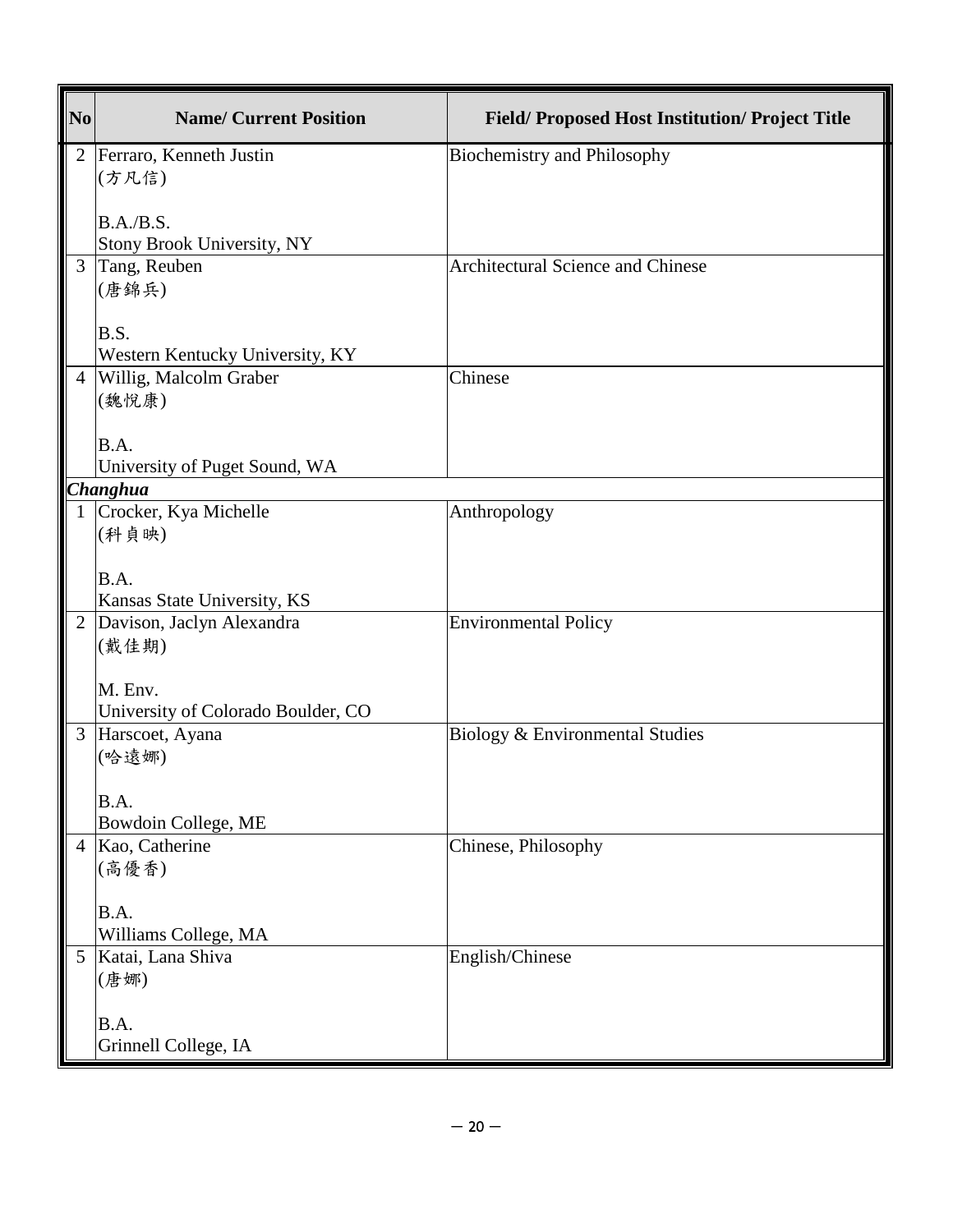| N <sub>0</sub> | <b>Name/ Current Position</b>                   | <b>Field/Proposed Host Institution/Project Title</b> |
|----------------|-------------------------------------------------|------------------------------------------------------|
| 6              | Kuang, Xiao Lin                                 | Psychology and Biology                               |
|                | (鄺芷楹)                                           |                                                      |
|                | B.S.                                            |                                                      |
|                | University of Maryland-College Park, MD         |                                                      |
| $\overline{7}$ | McCloud, Madeline Frances                       | Chemistry & Neuroscience                             |
|                | (馬琳)                                            |                                                      |
|                |                                                 |                                                      |
|                | B.S.<br>University of Louisville, KY            |                                                      |
| 8              | Strouse, Jordan Thomas                          | <b>International Affairs</b>                         |
|                | (邵杰)                                            |                                                      |
|                |                                                 |                                                      |
|                | B.A.                                            |                                                      |
| 9              | Transylvania University, KY<br>Wolfe, Alexander | Economics                                            |
|                | (吳安凌)                                           |                                                      |
|                |                                                 |                                                      |
|                | B.A.                                            |                                                      |
|                | Duquesne University, PA                         |                                                      |
|                | 10 Tran, Ngockim                                | Public Policy Analysis, Economics                    |
|                | (陳昱金)                                           |                                                      |
|                | B.A.                                            |                                                      |
|                | Pomona College, CA                              |                                                      |
| Yunlin         |                                                 |                                                      |
|                | Baek, Serin                                     | <b>Chemical and Physical Biology</b>                 |
|                | (席亭孜)                                           |                                                      |
|                | B.A                                             |                                                      |
|                | Harvard University, MA                          |                                                      |
| $\overline{2}$ | Denahy, Aidan Daniel                            | Politics                                             |
|                | (郎海)                                            |                                                      |
|                | B.A.                                            |                                                      |
|                | Bates College, ME                               |                                                      |
| $\overline{3}$ | Duckworth, Halle Rose                           | Government                                           |
|                | (杜海麗)                                           |                                                      |
|                |                                                 |                                                      |
|                | B.A.<br>Smith College, MA                       |                                                      |
|                |                                                 |                                                      |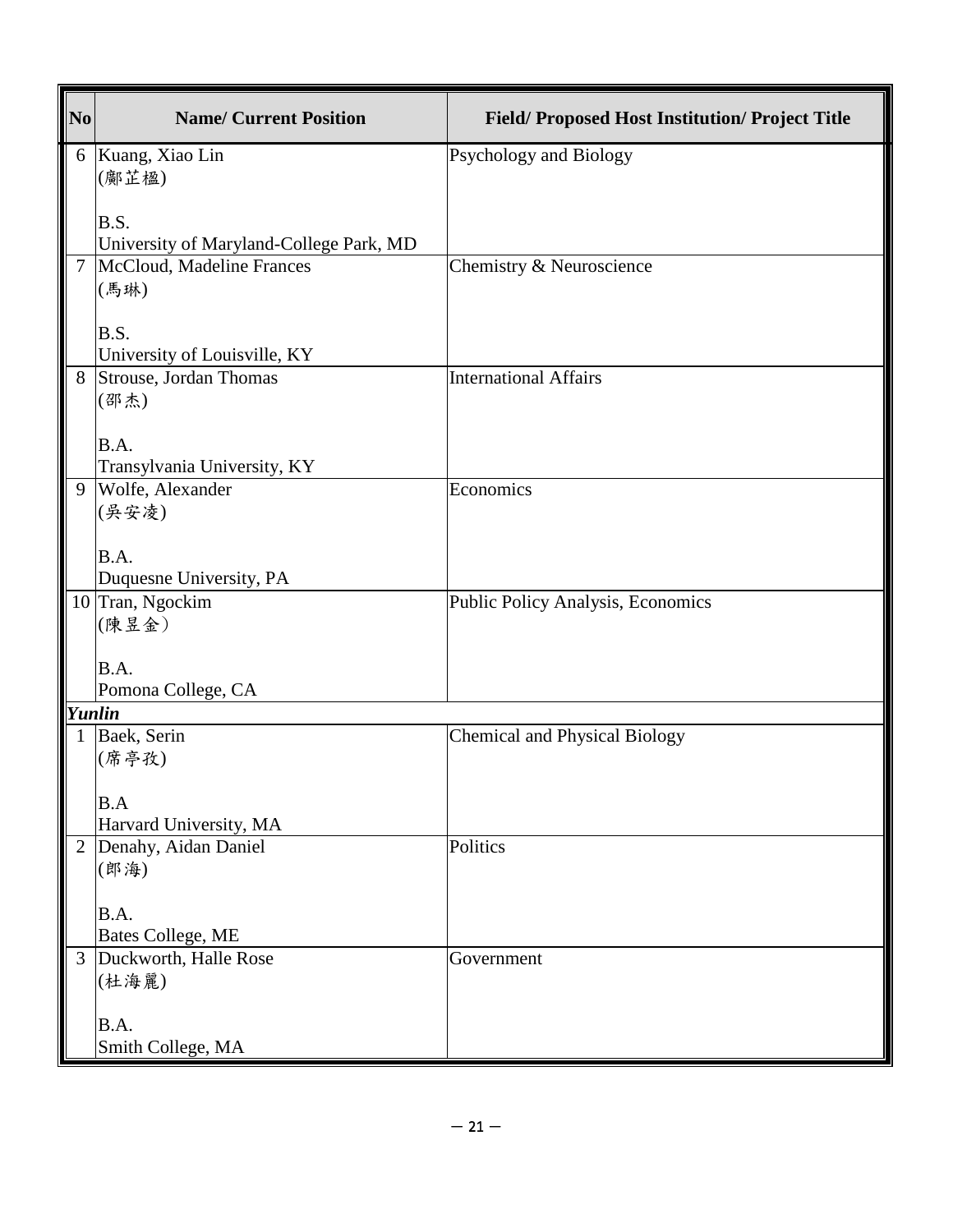| $\vert$ No     | <b>Name/ Current Position</b>                  | <b>Field/Proposed Host Institution/Project Title</b> |
|----------------|------------------------------------------------|------------------------------------------------------|
| $\overline{4}$ | Escobar, Citlali                               | Political Science; Sociology                         |
|                | (伊安民)                                          |                                                      |
|                | B.A.                                           |                                                      |
|                | Augsburg University, MN                        |                                                      |
| 5              | Lewis, Olivia Grace Ying                       | <b>East Asian Studies</b>                            |
|                | (殷春美)                                          |                                                      |
|                | B.A.                                           |                                                      |
|                | Wellesley College, MA                          |                                                      |
| 6              | Shiongyaj, Ciashia                             | <b>Biology</b>                                       |
|                | (夏陽)                                           |                                                      |
|                | B.S.                                           |                                                      |
|                | Augsburg University, MN                        |                                                      |
|                | Sunaz, Maegan Kae Zorilla<br>(姝娜)              | Dual Certification SPED and Childhood Education      |
|                |                                                |                                                      |
|                | M.A.T.                                         |                                                      |
|                | Relay Graduate School of Education, NY         |                                                      |
|                | <b>New Taipei</b>                              |                                                      |
|                | Battle, Ameerah LaShaun                        | <b>Biology</b>                                       |
|                | (班昀)                                           |                                                      |
|                | B.S.                                           |                                                      |
|                | Howard University, DC                          |                                                      |
| $\overline{2}$ | Cassou, Will Henry                             | <b>International Politics</b>                        |
|                | (宋威)                                           |                                                      |
|                | B.A.                                           |                                                      |
|                | Georgetown University, DC                      |                                                      |
| $\overline{3}$ | Chao, Richard                                  | Accountancy and Information Systems                  |
|                | (趙祥銓)                                          |                                                      |
|                | B.S.                                           |                                                      |
|                | University of Illinois at Urbana-Champaign, IL |                                                      |
|                | Cho, Yu-Jin Eden                               | <b>Political Science</b>                             |
|                | (趙有眞)                                          |                                                      |
|                | B.A.                                           |                                                      |
|                | Wellesley College, MA                          |                                                      |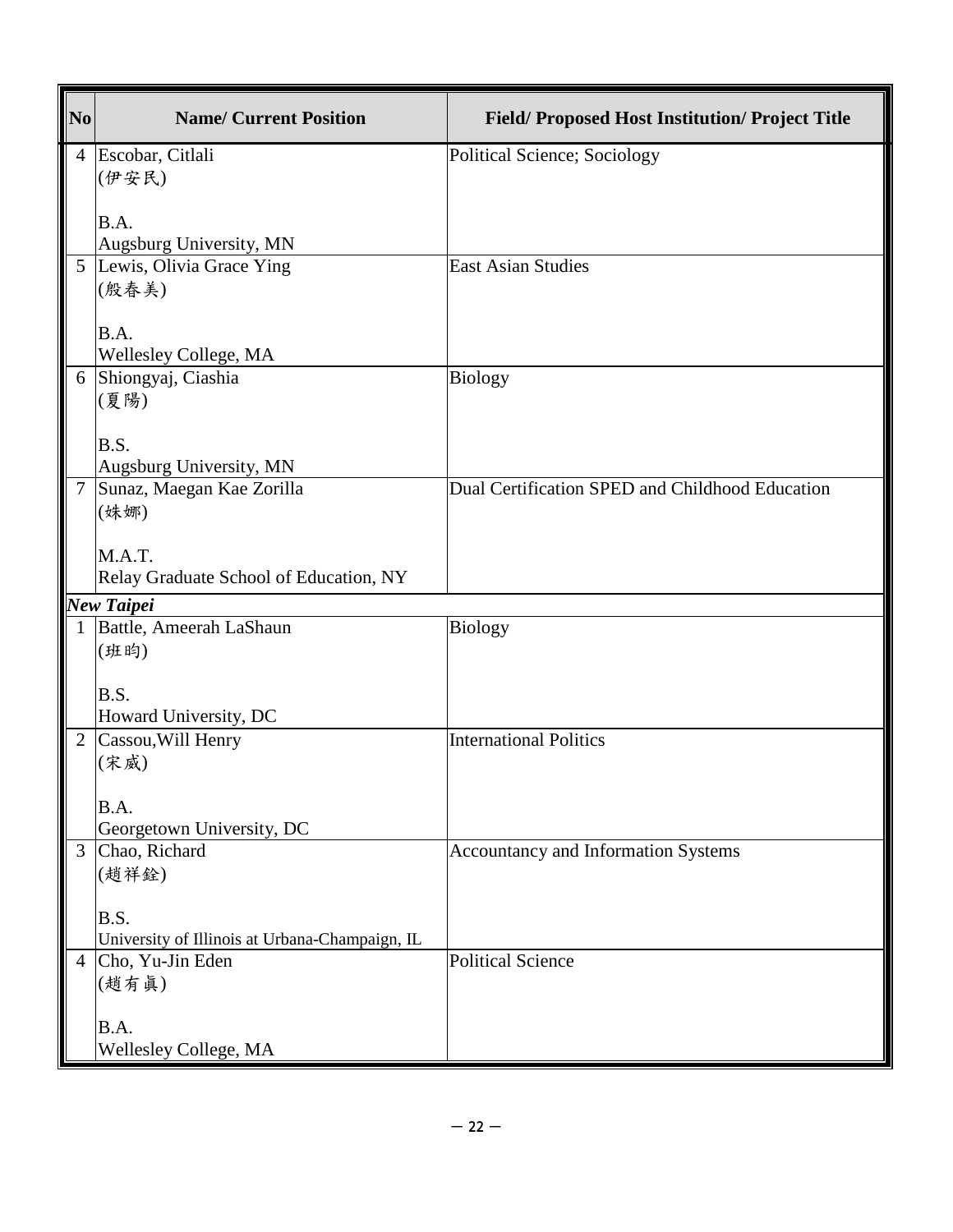| N <sub>0</sub> | <b>Name/ Current Position</b>                     | <b>Field/Proposed Host Institution/Project Title</b> |
|----------------|---------------------------------------------------|------------------------------------------------------|
| 5 <sup>5</sup> | Chung, Youvin Michael                             | Chemistry                                            |
|                | (鄭有彬)                                             |                                                      |
|                | B.A.                                              |                                                      |
|                | University of Pennsylvania, PA                    |                                                      |
|                | 6 Ewing, Zoe Lewis<br>(尤倩依)                       | Philosophy                                           |
|                |                                                   |                                                      |
|                | B.A.                                              |                                                      |
|                | Columbia University in the City of New            |                                                      |
| $\tau$         | York, NY<br>McGrew, Christian Alexander           | <b>Political Science</b>                             |
|                | (麥世謙)                                             |                                                      |
|                |                                                   |                                                      |
|                | B.A.<br>University of Notre Dame, IN              |                                                      |
|                | 8 Meyers, Alexander William                       | English, Creative Writing                            |
|                | (梅學謙)                                             |                                                      |
|                | B.A.                                              |                                                      |
|                | Portland State University, OR                     |                                                      |
|                | 9 RajBhandary, Anisha Burns                       | Geography; Asian Studies                             |
|                | (艾妮莎)                                             |                                                      |
|                | B.A.                                              |                                                      |
|                | Macalester College, MN                            |                                                      |
|                | 10 Stovall, Nasir Montrail                        | <b>Biology</b>                                       |
|                | (司徒信)                                             |                                                      |
|                | B.S.                                              |                                                      |
|                | Stony Brook University, NY                        |                                                      |
| Chiayi         | Carlson, Mackenzie Taylor                         |                                                      |
|                | (張美星)                                             | Sociology                                            |
|                |                                                   |                                                      |
|                | B.A.                                              |                                                      |
| $\overline{2}$ | College of Saint Benedict, MN<br>Chan, Jenny      | <b>Mechanical Engineering</b>                        |
|                | (陳珍妮)                                             |                                                      |
|                |                                                   |                                                      |
|                | B.S.<br>Massachusetts Institute of Technology, MA |                                                      |
|                |                                                   |                                                      |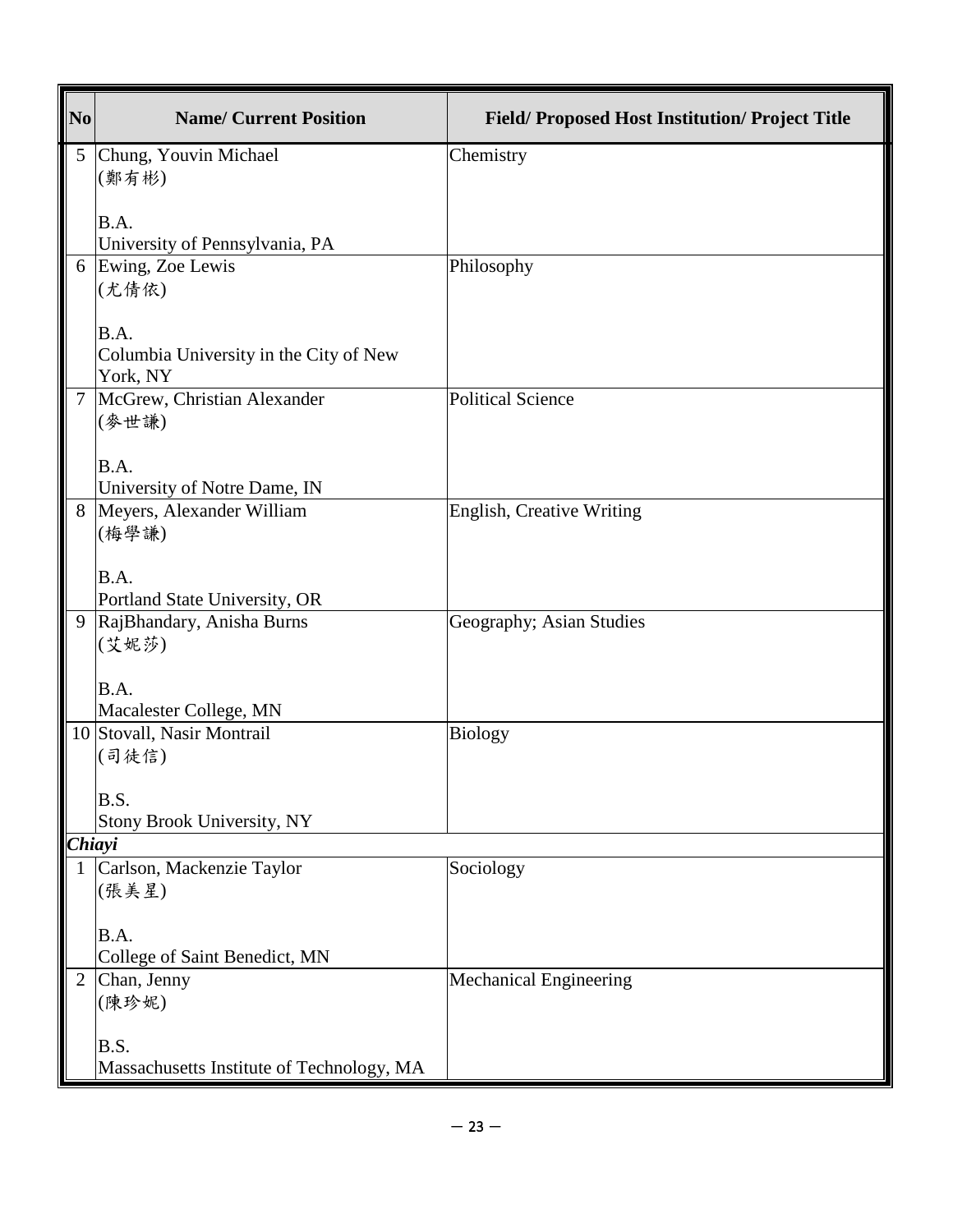| N <sub>0</sub> | <b>Name/ Current Position</b>             | <b>Field/Proposed Host Institution/Project Title</b> |
|----------------|-------------------------------------------|------------------------------------------------------|
| 3 <sup>1</sup> | Chi, Jocelyn Jade-Ru                      | Psychology and Marketing                             |
|                | (季珏汝)                                     |                                                      |
|                | B.S                                       |                                                      |
|                | Santa Clara University, CA                |                                                      |
|                | 4 Eiseman, Sonja Ruby<br>(宋佳)             | Political Science and Human Rights                   |
|                |                                           |                                                      |
|                | B.A.                                      |                                                      |
|                | Barnard College, Columbia University, NY  |                                                      |
|                | 5 Krishnan, Asha<br>(柯艾莎)                 | Chinese                                              |
|                |                                           |                                                      |
|                | B.A.                                      |                                                      |
|                | Georgetown University, DC                 |                                                      |
|                | 6 Klopp, Grace Isabella<br>(洛可蕊)          | International Language, Chinese Language and Culture |
|                |                                           |                                                      |
|                | B.A.                                      |                                                      |
|                | College of William & Mary, VA             |                                                      |
|                | 7 Liu, Lily Yongli                        | <b>Mathematics and Statistics</b>                    |
|                | (劉永莉)                                     |                                                      |
|                | B.S.                                      |                                                      |
|                | University of Chicago, IL                 |                                                      |
|                | 8 Schnaidman, Malka Shira                 | Anthropology, Global Public Health                   |
|                | (席曼妤)                                     |                                                      |
|                | B.A.                                      |                                                      |
|                | New York University, NY                   |                                                      |
|                | <b>Pingtung</b><br>Baxter, Camille Isabel | Chinese & Asian Studies. Concentration in            |
|                | Domogalla                                 | <b>Environmental Studies</b>                         |
|                | (白青梅)                                     |                                                      |
|                |                                           |                                                      |
|                | B.A.<br>Kenyon College, OH                |                                                      |
| $\overline{2}$ | Cai, Elise Michelle                       | <b>Biology</b>                                       |
|                | (蔡婷姿)                                     |                                                      |
|                |                                           |                                                      |
|                | B.S.<br>Duke University, NC               |                                                      |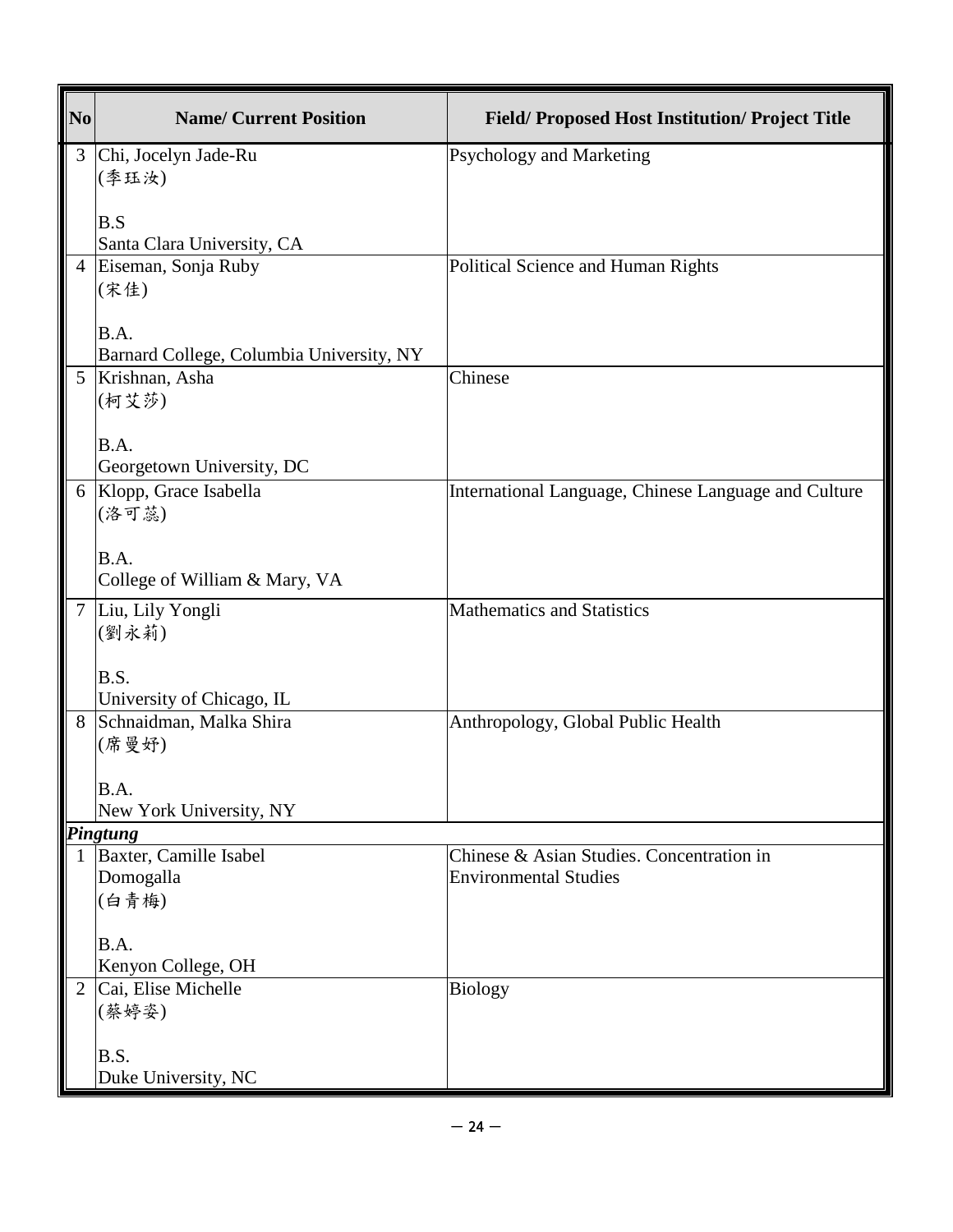| N <sub>0</sub> | <b>Name/ Current Position</b>                 | <b>Field/Proposed Host Institution/Project Title</b>    |
|----------------|-----------------------------------------------|---------------------------------------------------------|
| 3 <sup>1</sup> | Daisy, Evan DeWit                             | Biology, Mathematics                                    |
|                | (丹依凡)                                         |                                                         |
|                | B.A.                                          |                                                         |
|                | Amherst College, MA                           |                                                         |
|                | 4 Moze-Kadavy, Dana Corine                    | <b>Global Studies</b>                                   |
|                | (莫棠娜)                                         |                                                         |
|                | B.A.                                          |                                                         |
|                | University of Nebraska-Lincoln, NE            |                                                         |
| 5 <sup>5</sup> | Osborne, Charles Simms<br>(歐長利)               | <b>Computer Science</b>                                 |
|                | B.S.                                          |                                                         |
|                | University of Notre Dame, IN                  |                                                         |
|                | 6 Peters, Susan Catherine                     | <b>International Economics and Chinese</b>              |
|                | (彭蘇珊)                                         |                                                         |
|                | B.A.                                          |                                                         |
|                | University of Notre Dame, IN                  |                                                         |
| 7 <sup>1</sup> | Yangh, Phounsith Xyao<br>(楊蕭)                 | Geography                                               |
|                |                                               |                                                         |
|                | B.A.                                          |                                                         |
|                | Gustavus Adolphus College, MN                 |                                                         |
|                | 8 Zheng, Rui Jia<br>(鄭睿佳)                     | International Affairs & Chinese Language and Literature |
|                |                                               |                                                         |
|                | B.A.                                          |                                                         |
|                | George Washington University, DC              |                                                         |
|                | Penghu<br>Polster, Katherine Lauren           | <b>Urban Education</b>                                  |
|                | (白小貓)                                         |                                                         |
|                |                                               |                                                         |
|                | M.A.                                          |                                                         |
| $\overline{2}$ | Rhodes College, TN<br>Payne, Kailey Elizabeth | <b>English Literature</b>                               |
|                | (伊予晴)                                         |                                                         |
|                |                                               |                                                         |
|                | B.A.<br>Rhodes College, TN                    |                                                         |
|                |                                               |                                                         |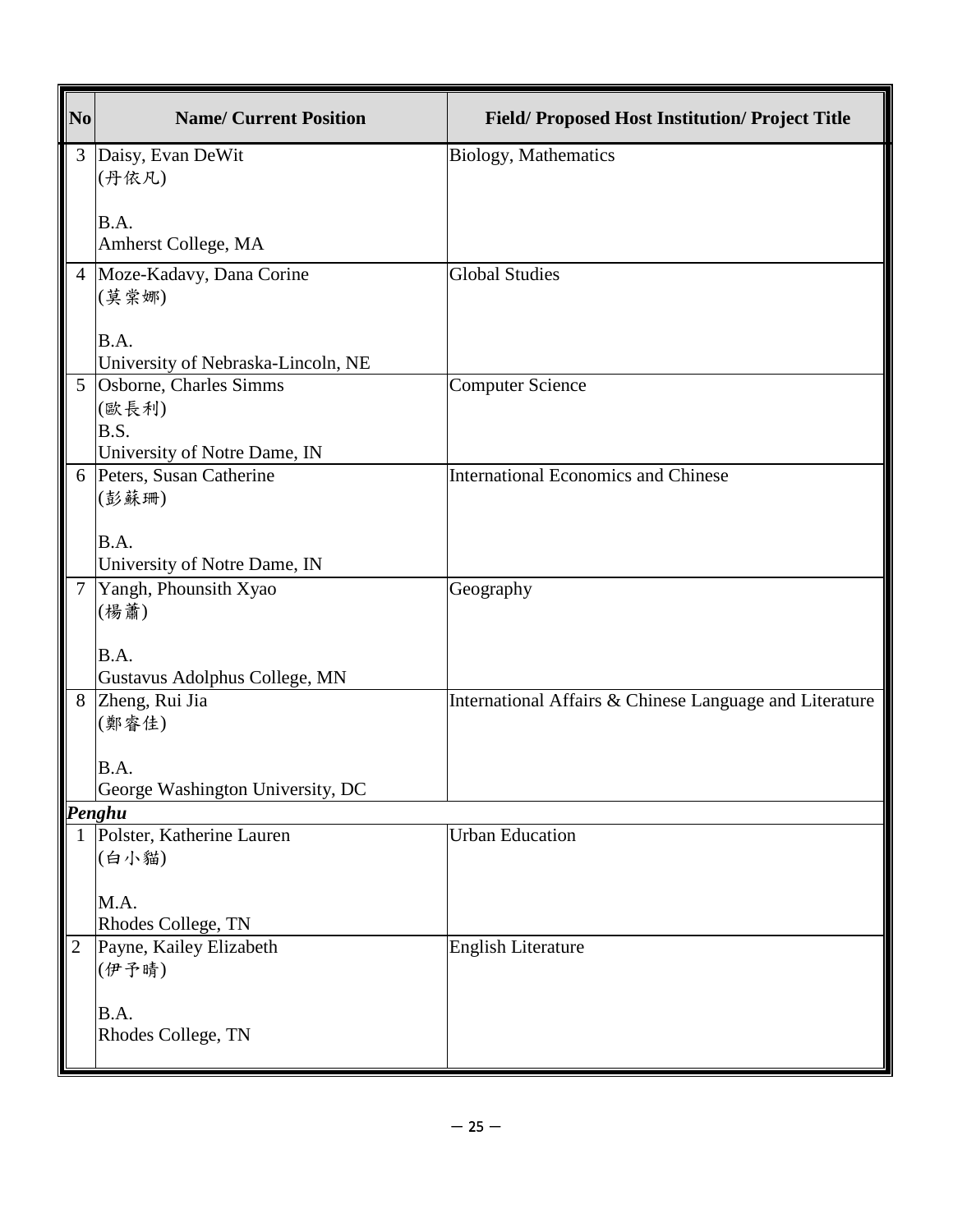| N <sub>0</sub> | <b>Name/ Current Position</b>                        | Field/ Proposed Host Institution/ Project Title         |
|----------------|------------------------------------------------------|---------------------------------------------------------|
| 3              | Ahmed, Mobeen<br>(安盼平)<br>B.A.                       | Economics & International Studies                       |
|                | Fordham University, NY                               |                                                         |
| <b>ETFs</b>    |                                                      |                                                         |
|                | <b>Kaohsiung ETFs</b><br>Sokolo, Nkiambi Luyuvuziana | <b>Mathematics</b>                                      |
|                | (石擎安)                                                |                                                         |
|                | B.A.<br>Villanova University, PA                     |                                                         |
| $\overline{2}$ | Hamilton, Grace Kathryn<br>(韓雅娟)                     | East Asian Studies and Chinese Language                 |
|                | B.A.<br>New College of Florida, FL                   |                                                         |
| 3              | Dolce, Libra Xiji<br>(晞紀)                            | <b>International Relations / East Asian Studies</b>     |
|                | B.A.<br>SUNY at Albany, NY                           |                                                         |
| $\overline{4}$ | Hinczynski, Lindsey Morgan<br>(何琳西)                  | Spanish                                                 |
|                | B.A.<br>Loyola University Maryland, MD               |                                                         |
| 5              | Du, Rochelle J<br>(杜天悦)                              | Linguistics                                             |
|                | B.A.<br>Binghamton University, NY                    |                                                         |
|                | 6 Hsi, Gabrielle Yin-Ping<br>(席行平)                   | <b>International Relations / Middle Eastern Studies</b> |
|                | B.A.<br>Brown University, RI                         |                                                         |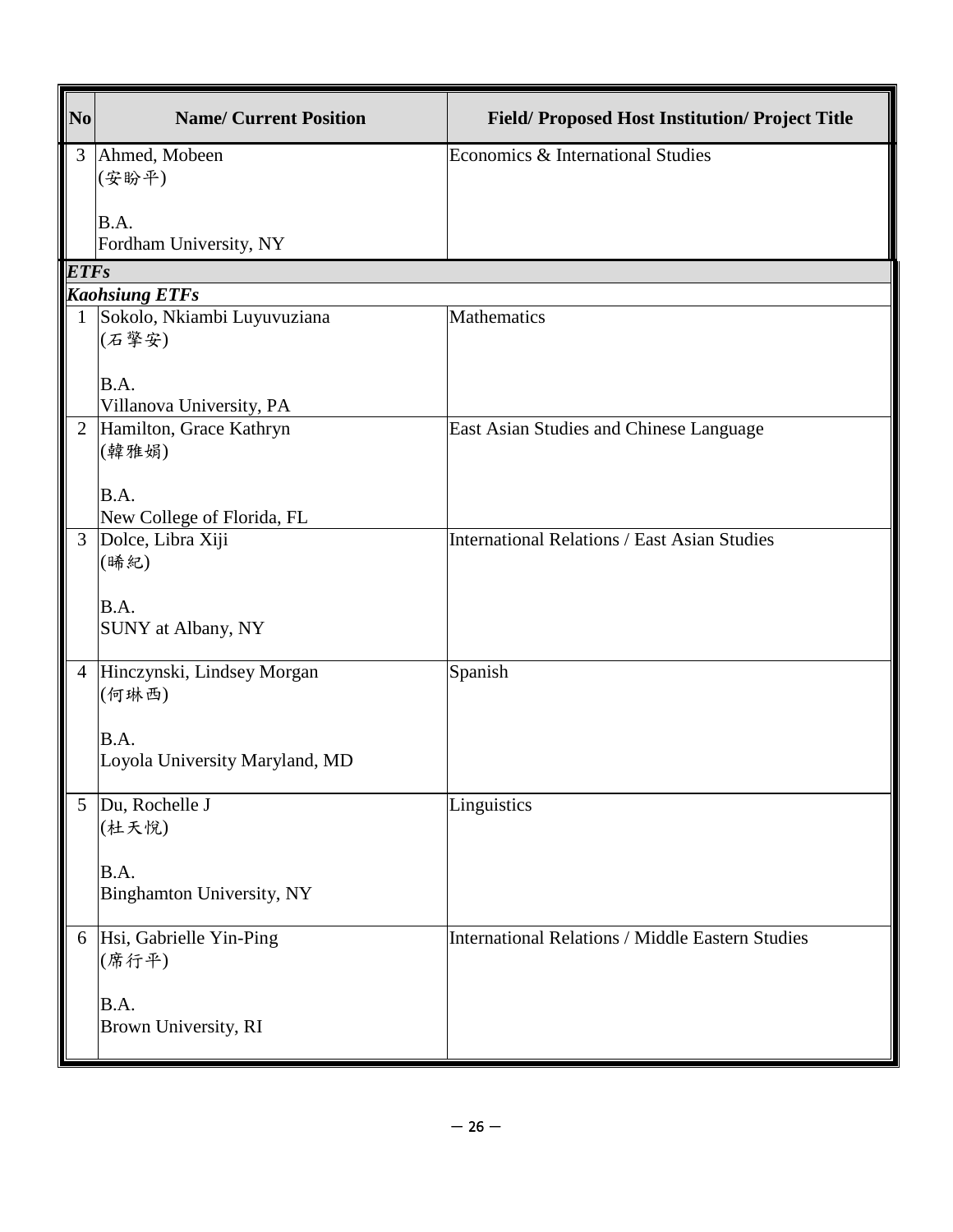| $\mathbf{N}\mathbf{o}$ | <b>Name/ Current Position</b>                      | <b>Field/Proposed Host Institution/Project Title</b> |
|------------------------|----------------------------------------------------|------------------------------------------------------|
|                        | <b>Kinmen ETFs</b>                                 |                                                      |
| $\mathbf{1}$           | Lee, Esther Deborah<br>(李佳穎)                       | <b>Liberal Studies</b>                               |
|                        | B.A.<br>California State University-Northridge, CA |                                                      |
| $\overline{2}$         | Fitzpatrick, Niamh<br>(倪安)                         | Economics                                            |
|                        | B.A.<br>Hamilton College, NY                       |                                                      |
| 3                      | Guo, Lillian<br>(郭瑜)                               | <b>Social Policy</b>                                 |
|                        | B.S.<br>Northwestern University, IL                |                                                      |
| $\overline{4}$         | Rice, Gretchen Alice<br>(吕明月)                      | Engineering with a Concentration in Robotics         |
|                        | B.S.<br>Franklin W Olin College of Engineering, MA |                                                      |
|                        | Taipei ETFs                                        |                                                      |
|                        | Sengsourinho, Chantal<br>(李瑋婷)                     | Ecology, Behavior & Evolution                        |
|                        | B.S.<br>University of California-San Diego, CA     |                                                      |
| $\overline{2}$         | Papakostas, Maria Margarita<br>(瑪麗亞)               | <b>Political Science / East Asian Studies</b>        |
|                        | B.A.<br>Davidson College, NC                       |                                                      |
| 3                      | Gross, Corinna Rose<br>(高琳娜)                       | <b>Asian Studies</b>                                 |
|                        | B.A.<br>Bard College, NY                           |                                                      |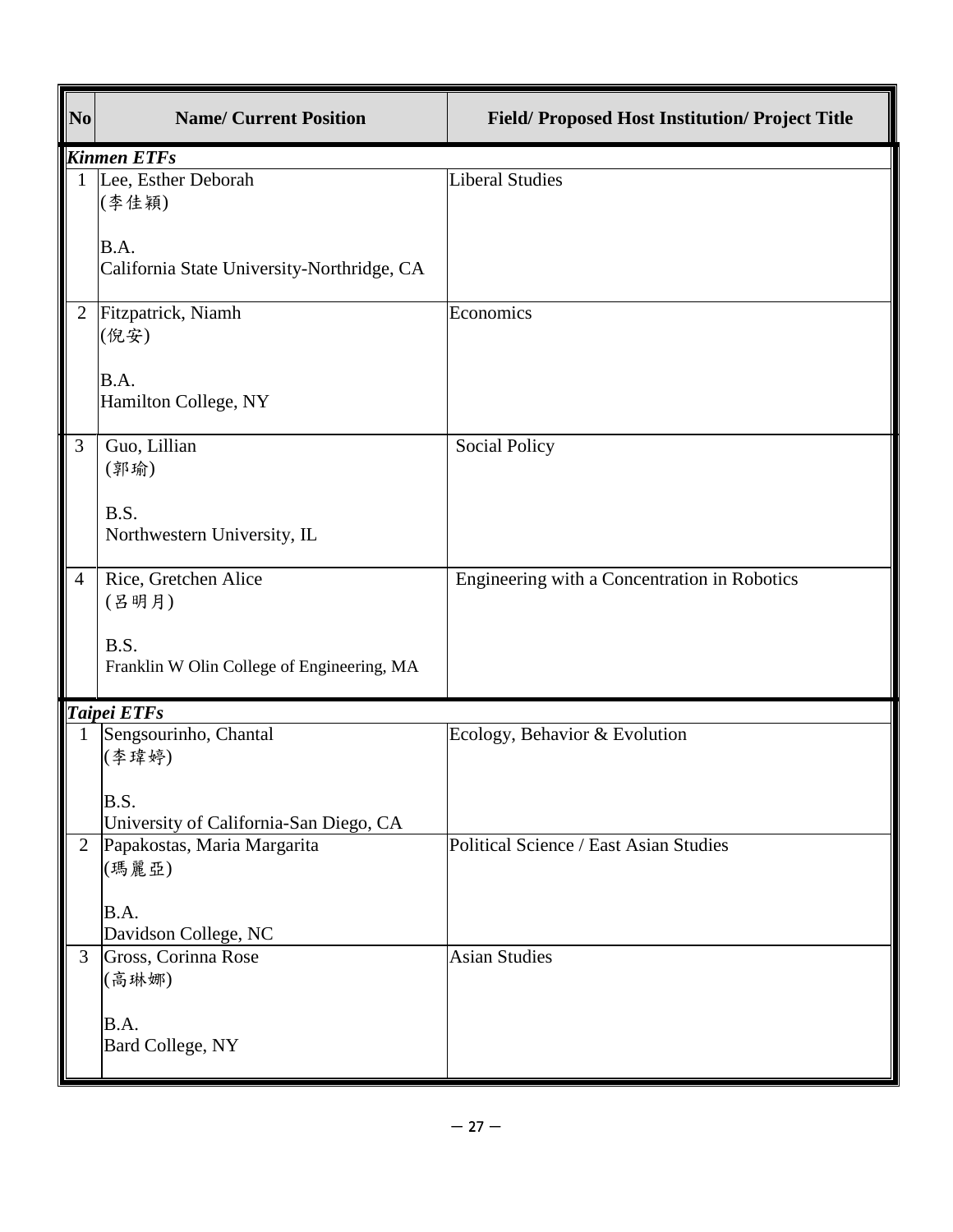| $\overline{\overline{\text{No}}}$ | <b>Name/ Current Position</b>            | Field/Proposed Host Institution/Project Title     |
|-----------------------------------|------------------------------------------|---------------------------------------------------|
|                                   | <b>Taitung ETFs</b>                      |                                                   |
|                                   | Welch, Sean                              | <b>English Education</b>                          |
|                                   | (魏夏恩)                                    |                                                   |
|                                   |                                          |                                                   |
|                                   | B.A.                                     |                                                   |
|                                   | <b>SUNY College at Geneseo, NY</b>       |                                                   |
| $\overline{2}$                    | Pai, Daniel Abraham                      | <b>American Studies</b>                           |
|                                   | (白傳恩)                                    |                                                   |
|                                   |                                          |                                                   |
|                                   | M.A.                                     |                                                   |
|                                   | Columbia University in the City of New   |                                                   |
|                                   | York, NY                                 |                                                   |
|                                   | <b>Hualien ETFs</b>                      |                                                   |
|                                   | Kucevic, Eldina                          | <b>Political Science</b>                          |
|                                   | (林秀英)                                    |                                                   |
|                                   |                                          |                                                   |
|                                   | B.A.                                     |                                                   |
|                                   | Davidson College, NC                     |                                                   |
| $\overline{2}$                    | Ferris, Winslow Satterlee                | Comparative Literature                            |
|                                   | (許薇)                                     |                                                   |
|                                   |                                          |                                                   |
|                                   | B.A.                                     |                                                   |
|                                   | Middlebury College, VY                   |                                                   |
|                                   |                                          |                                                   |
| 3                                 | Limburg, Lauren Elizabeth                | Linguistics/Teaching English as a Second Language |
|                                   | (林佳蓉)                                    |                                                   |
|                                   |                                          |                                                   |
|                                   | B.A.                                     |                                                   |
|                                   | University of Florida, FL                |                                                   |
|                                   | Houston, Emma Nicole                     | English Literature / Spanish                      |
|                                   | (修艾杉)                                    |                                                   |
|                                   |                                          |                                                   |
|                                   | B.A.                                     |                                                   |
|                                   | DePauw University, IN                    |                                                   |
| 5                                 | Tam, Jennifer                            | Early Childhood Education /Special Education      |
|                                   | (譚詠珊)                                    |                                                   |
|                                   |                                          |                                                   |
|                                   | B.A.                                     |                                                   |
|                                   | Brooklyn College, The City University of |                                                   |
|                                   | New York, NY                             |                                                   |
|                                   |                                          |                                                   |
|                                   |                                          |                                                   |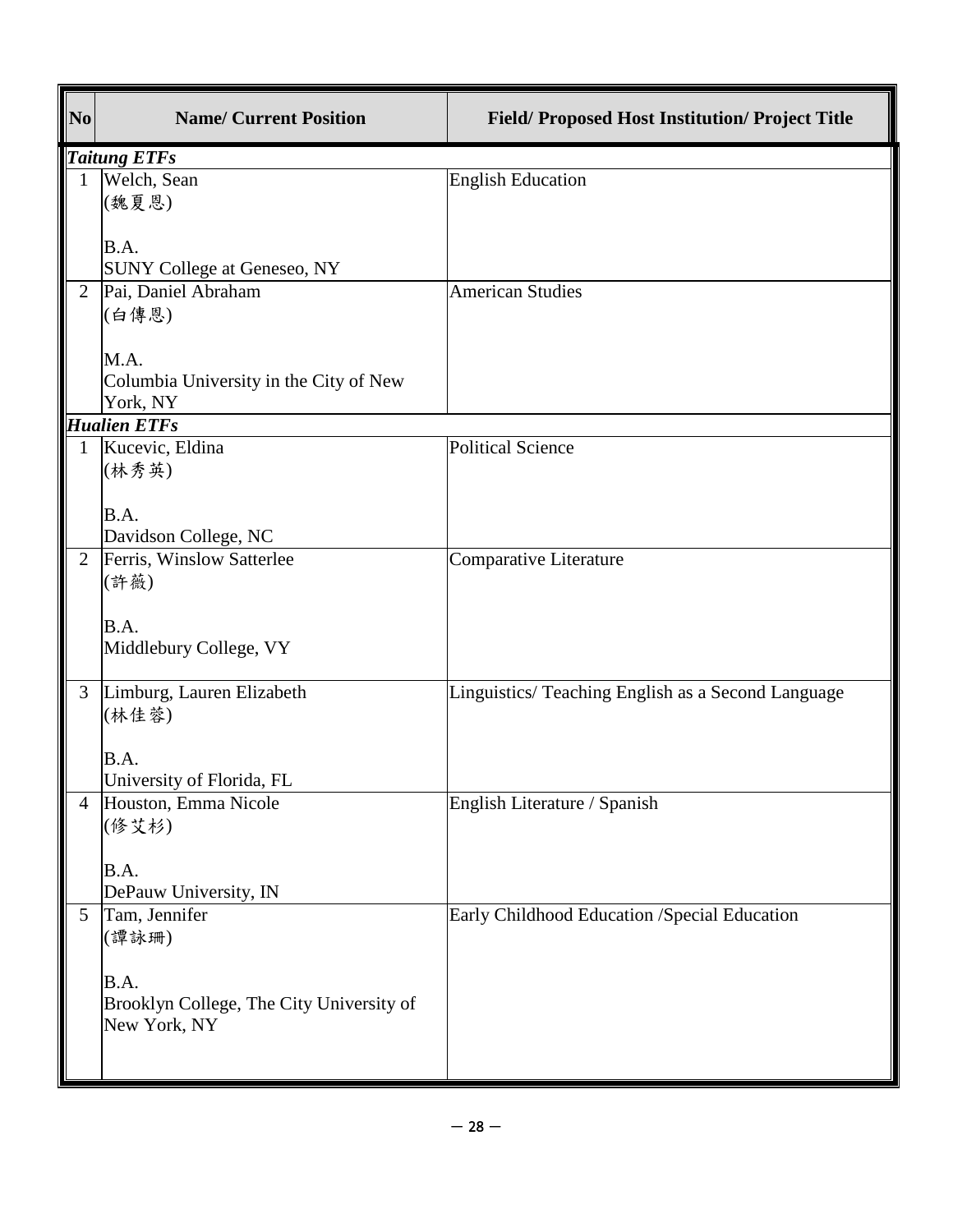| $\overline{\text{No}}$ | <b>Name/ Current Position</b>                  | <b>Field/Proposed Host Institution/Project Title</b> |
|------------------------|------------------------------------------------|------------------------------------------------------|
|                        | <b>Southern Hualien ETFs</b>                   |                                                      |
| $\mathbf{1}$           | Liu, Jacob Lee                                 | <b>International Relations &amp; Mathematics</b>     |
|                        | (劉傑克)                                          |                                                      |
|                        |                                                |                                                      |
|                        | B.A.                                           |                                                      |
| $\overline{2}$         | New York University, NY<br>Stone, Kelsey Jenee | Religious Studies/Peace & Justice Studies            |
|                        | (石岱心)                                          |                                                      |
|                        |                                                |                                                      |
|                        | B.A.                                           |                                                      |
|                        | Millsaps College, MS                           |                                                      |
|                        | Changhua ETFs                                  |                                                      |
|                        | Lieberman Tabachnik, Danit                     | Accounting                                           |
|                        | (柳丹亮)                                          |                                                      |
|                        | B.S.                                           |                                                      |
|                        | <b>Boston College, MA</b>                      |                                                      |
| $\overline{2}$         | Luo, Emily Weiqi                               | <b>Cognitive Science</b>                             |
|                        | (羅瑋琪)                                          |                                                      |
|                        |                                                |                                                      |
|                        | B.A.                                           |                                                      |
|                        | Johns Hopkins University, MD                   |                                                      |
| 3                      | Kwon, Emily Sunae                              | Neuroscience                                         |
|                        | (權羨愛)                                          |                                                      |
|                        | B.A.                                           |                                                      |
|                        | Amherst College, MA                            |                                                      |
| $\overline{4}$         | Guo, Tara                                      | English                                              |
|                        | (郭穎琦)                                          |                                                      |
|                        |                                                |                                                      |
|                        | B.A.                                           |                                                      |
| 5                      | Amherst College, MA<br>Ward, Kai Michael       | English                                              |
|                        | (沃東恺)                                          |                                                      |
|                        |                                                |                                                      |
|                        | B.A.                                           |                                                      |
|                        | Dickinson College, PA                          |                                                      |
| 6                      | Nowlan, Melody Yubok                           | Linguistics                                          |
|                        | (林悦梅)                                          |                                                      |
|                        |                                                |                                                      |
|                        | B.A.                                           |                                                      |
|                        | University of North Texas, TX                  |                                                      |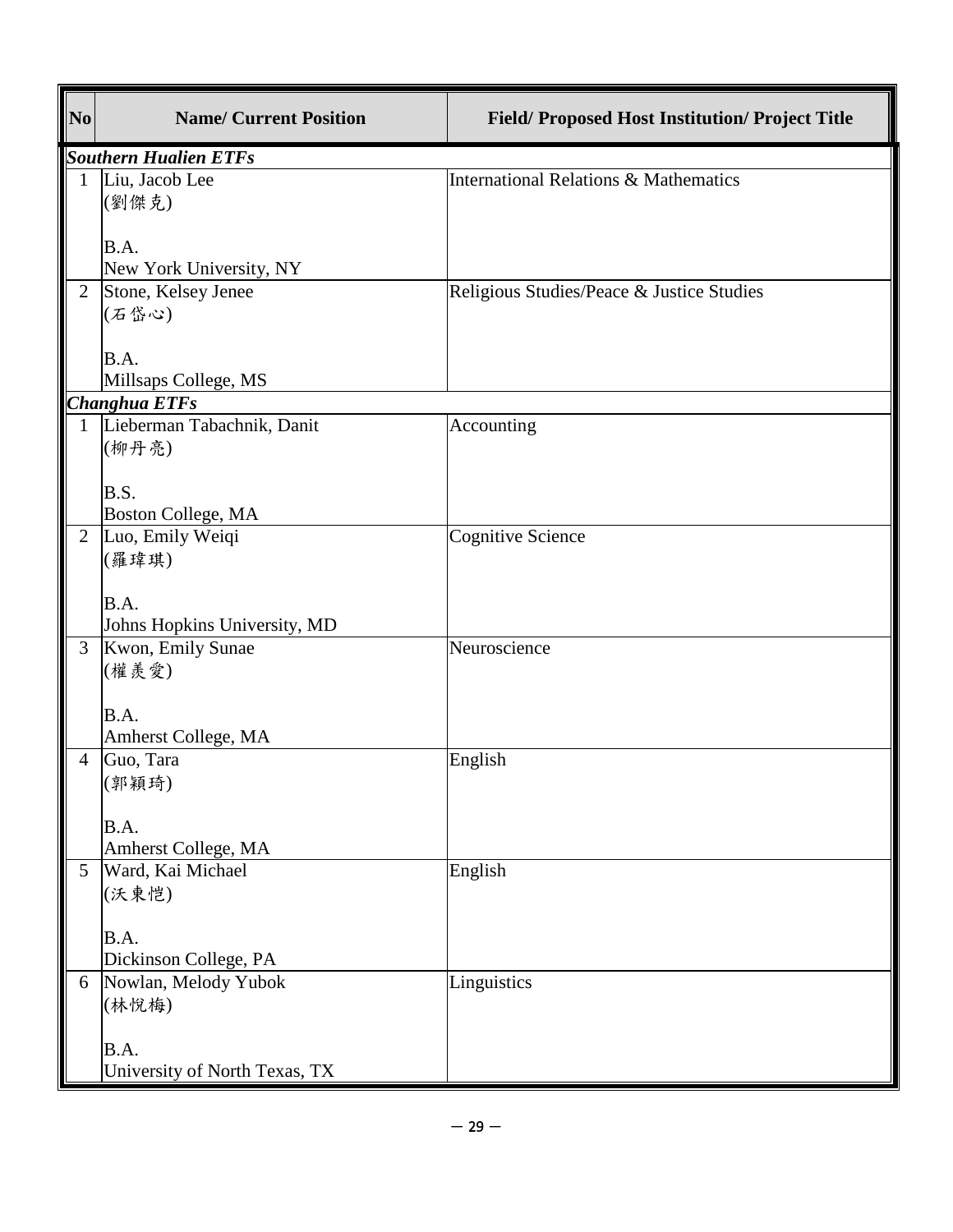| N <sub>0</sub>  | <b>Name/ Current Position</b>     | <b>Field/Proposed Host Institution/Project Title</b> |
|-----------------|-----------------------------------|------------------------------------------------------|
| $\tau$          | Castro Bonilla, Daniel            | <b>Asian Studies (East Asia Concentration)</b>       |
|                 | (柯丹尼)                             |                                                      |
|                 | <b>B.A.,</b>                      |                                                      |
|                 | Bowdoin College, ME               |                                                      |
|                 |                                   |                                                      |
|                 |                                   |                                                      |
|                 | <b>Yunlin ETFs</b>                |                                                      |
| 1               | Latoz, Levi                       | International Political Economy / Asian Studies      |
|                 | (列維)                              |                                                      |
|                 |                                   |                                                      |
|                 | B.A.                              |                                                      |
|                 | Carthage College, WI              |                                                      |
|                 | <b>New Taipei ETFs</b>            |                                                      |
| 1               | Du, Ashley J<br>(杜天慧)             | Social Work                                          |
|                 |                                   |                                                      |
|                 | <b>B.S.</b>                       |                                                      |
|                 | <b>Stony Brook University, NY</b> |                                                      |
| $\overline{2}$  | Chin, Mandy                       | Chinese / Education                                  |
|                 | (陳雅芝)                             |                                                      |
|                 |                                   |                                                      |
|                 | B.A.<br>Vassar College, NY        |                                                      |
| 3               | Gaither, Amelia Wyant             | <b>Applied Linguistics / TESOL</b>                   |
|                 | (高以柔)                             |                                                      |
|                 |                                   |                                                      |
|                 | M.A.                              |                                                      |
|                 | The University of Alabama, AL     |                                                      |
| 4               | Cantor, Erin Marie                | <b>Education Studies</b>                             |
|                 | (康愛琳)                             |                                                      |
|                 | B.S.                              |                                                      |
|                 | Skidmore College, NY              |                                                      |
|                 |                                   |                                                      |
| $5\overline{)}$ | Dick, Kristie Ann                 | <b>Biological Sciences</b>                           |
|                 | (丁莉安)                             |                                                      |
|                 | B.S.                              |                                                      |
|                 | Florida State University, FL      |                                                      |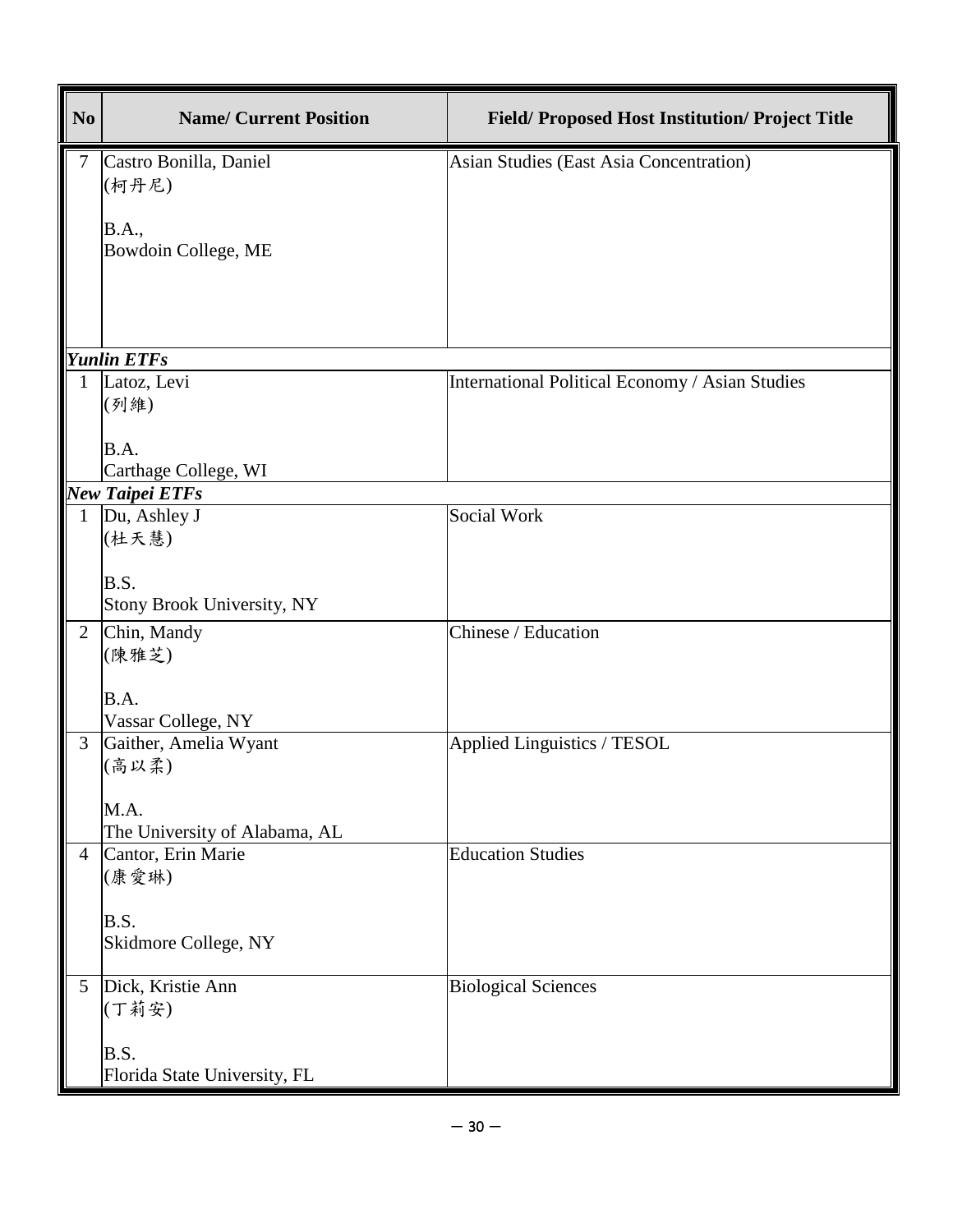| N <sub>0</sub> | <b>Name/ Current Position</b>                             | <b>Field/Proposed Host Institution/Project Title</b> |
|----------------|-----------------------------------------------------------|------------------------------------------------------|
| 6              | O'Neil, Joseph York                                       | <b>Exercise Science</b>                              |
|                | (喬森)                                                      |                                                      |
|                | <b>B.S.</b>                                               |                                                      |
|                | Indiana University-Bloomington, IN                        |                                                      |
|                | <b>Penghu ETFs</b>                                        |                                                      |
| 1              | Jean-Philippe II, Gerardy                                 | Africana Studies/ Asian and Asian American Studies   |
|                | (秦杰拉迪)                                                    |                                                      |
|                | B.A.                                                      |                                                      |
|                | <b>Stony Brook University Carolina-Chapel</b><br>Hill, NC |                                                      |
| $\overline{2}$ | Gonzalez, Gabriel Bruno Eng                               | Sociology                                            |
|                | (伍學勤)                                                     |                                                      |
|                | B.A.                                                      |                                                      |
|                | Beloit College, WI                                        |                                                      |
| 3              | Kelloway, James                                           | Geology/Chinese Language and Culture                 |
|                | (柯澗敏)                                                     |                                                      |
|                | B.S.                                                      |                                                      |
|                | University of Puget Sound, WA                             |                                                      |
| $\overline{4}$ | Pope, Austin Ratcliff                                     | History                                              |
|                | (彭安庭)                                                     |                                                      |
|                | B.A.                                                      |                                                      |
|                | Wesleyan University, CT                                   |                                                      |
| 5              | Mohacsi, Alden Joseph                                     | History/Art History                                  |
|                | (莫翰熙)                                                     |                                                      |
|                | B.A.                                                      |                                                      |
|                | Dickinson College, PA                                     |                                                      |
| 6              | Thompson, Fredrick                                        | Linguistics                                          |
|                | (唐卓磊)                                                     |                                                      |
|                | B.A.                                                      |                                                      |
|                | Emory University, GA                                      |                                                      |
| $\tau$         | Blumenfeld, Nicole Swan Nio                               | Anthropology                                         |
|                | (方妮可)<br>B.A.                                             |                                                      |
|                | Cornell University, NY                                    |                                                      |
|                |                                                           |                                                      |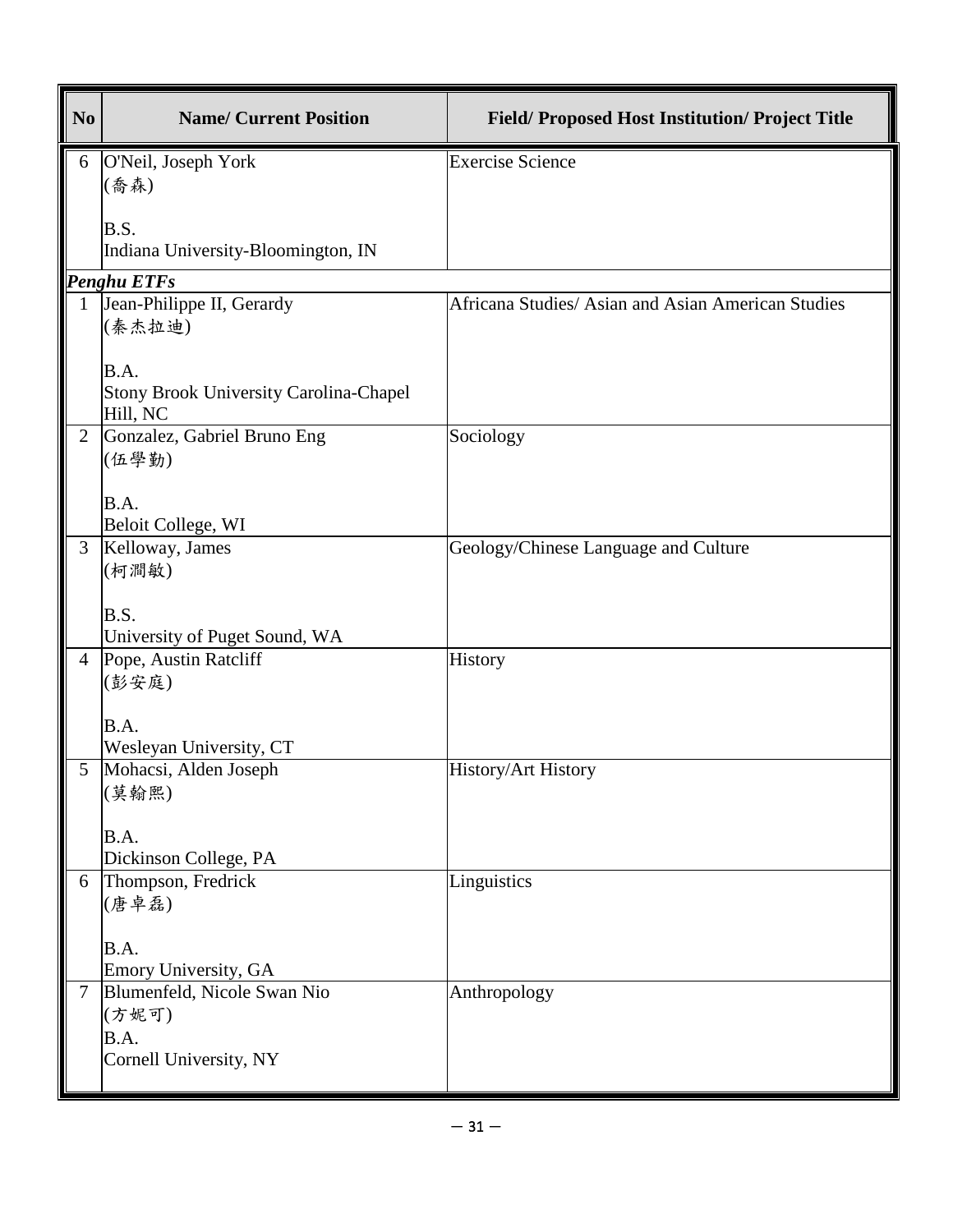| N <sub>0</sub> | <b>Name/ Current Position</b>                    | <b>Field/Proposed Host Institution/Project Title</b> |
|----------------|--------------------------------------------------|------------------------------------------------------|
| 8              | Carroll, Melanie Rose<br>(高思静)                   | Philosophy                                           |
|                | B.A.<br>Hanover College, IN                      |                                                      |
|                | Chiayi ETFs                                      |                                                      |
| 1              | Dennis, Connor John                              | History                                              |
|                | (康納)                                             |                                                      |
|                | B.A.                                             |                                                      |
| $\overline{2}$ | Boise State University, ID<br>Tysor, Amanda Jane | <b>Public Administration</b>                         |
|                | (戴秋盈)                                            |                                                      |
|                | M.A.<br>University of Georgia, GA                |                                                      |
| 3              | Mason, Jacob David                               | <b>International Affairs / Economics</b>             |
|                | (梅傑)                                             |                                                      |
|                | B.S.                                             |                                                      |
|                | Florida State University, FL                     |                                                      |
| $\overline{4}$ | Ginter, Theresa Hanako                           | <b>International Relations / Japanese</b>            |
|                | (兼次花)                                            |                                                      |
|                | B.A.                                             |                                                      |
|                | Boston University, MA                            |                                                      |
| 5              | Sall, Alison Marie                               | <b>Secondary Education</b>                           |
|                | (艾美莉)                                            |                                                      |
|                | M.A.T.                                           |                                                      |
|                | James Madison University, VA                     |                                                      |
| 6              | Burrell, Jason Len                               | Japanese                                             |
|                | (任友利)                                            |                                                      |
|                | B.A.                                             |                                                      |
|                | University of Pittsburgh-Pittsburgh, PA          |                                                      |
|                |                                                  |                                                      |
| $\tau$         | Holton, Daniel Berk                              | <b>Business Sustainability</b>                       |
|                | (丹厚德)                                            |                                                      |
|                | <b>Bachelor's Degree</b>                         |                                                      |
|                | Arizona State University, AZ                     |                                                      |
|                |                                                  |                                                      |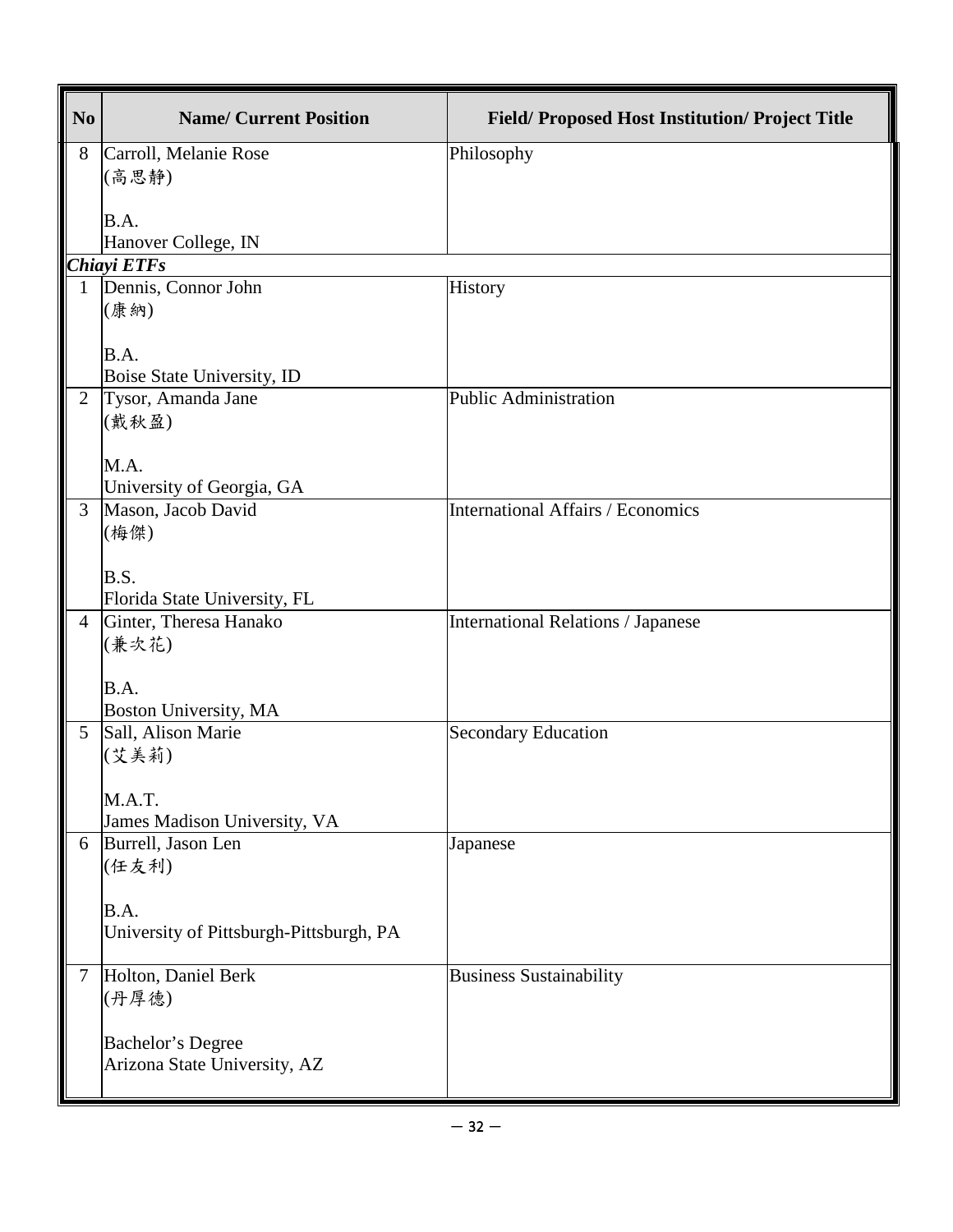| $\mathbf{N}\mathbf{o}$ | <b>Name/ Current Position</b>                 | Field/ Proposed Host Institution/ Project Title |
|------------------------|-----------------------------------------------|-------------------------------------------------|
|                        | <b>Pingtung ETFs</b>                          |                                                 |
|                        | Killion, Joseph Charles<br>(齊周)               | International Studies / Political Science       |
|                        | B.A.<br>Butler University, IN                 |                                                 |
| $\overline{2}$         | Mueller, Leigh Ellen<br>(嶽麗萍)<br>S            | Education                                       |
|                        | M.Ed.<br>Rutgers University-New Brunswick, NJ |                                                 |
| 3                      | Renn, Eliza Anne<br>(任以安)                     | History                                         |
|                        | B.A.<br>Hamilton College, NY                  |                                                 |
| $\overline{4}$         | Huang, Sabrina Ruey-Chia<br>(黃瑞嘉)             | History & Social Studies Education              |
|                        | B.A. / B.S.<br>Boston University, MA          |                                                 |
| 5                      | Harper, Theresa Kathleen<br>(何瑞雲)             | English                                         |
|                        | B.A.<br>Wittenberg University, OH             |                                                 |
| 6                      | Niederman, Aaron Simon<br>(何艾倫)               | Philosophy (B.A.) / Engineering Science (B.E.)  |
|                        | B.A. / B.E.<br>Vanderbilt University, TN      |                                                 |
| $\overline{7}$         | Hillebrand, Brendon Cushing<br>(何柏雷)          | <b>Computer Science</b>                         |
|                        | B.S.<br>University of Houston, TX             |                                                 |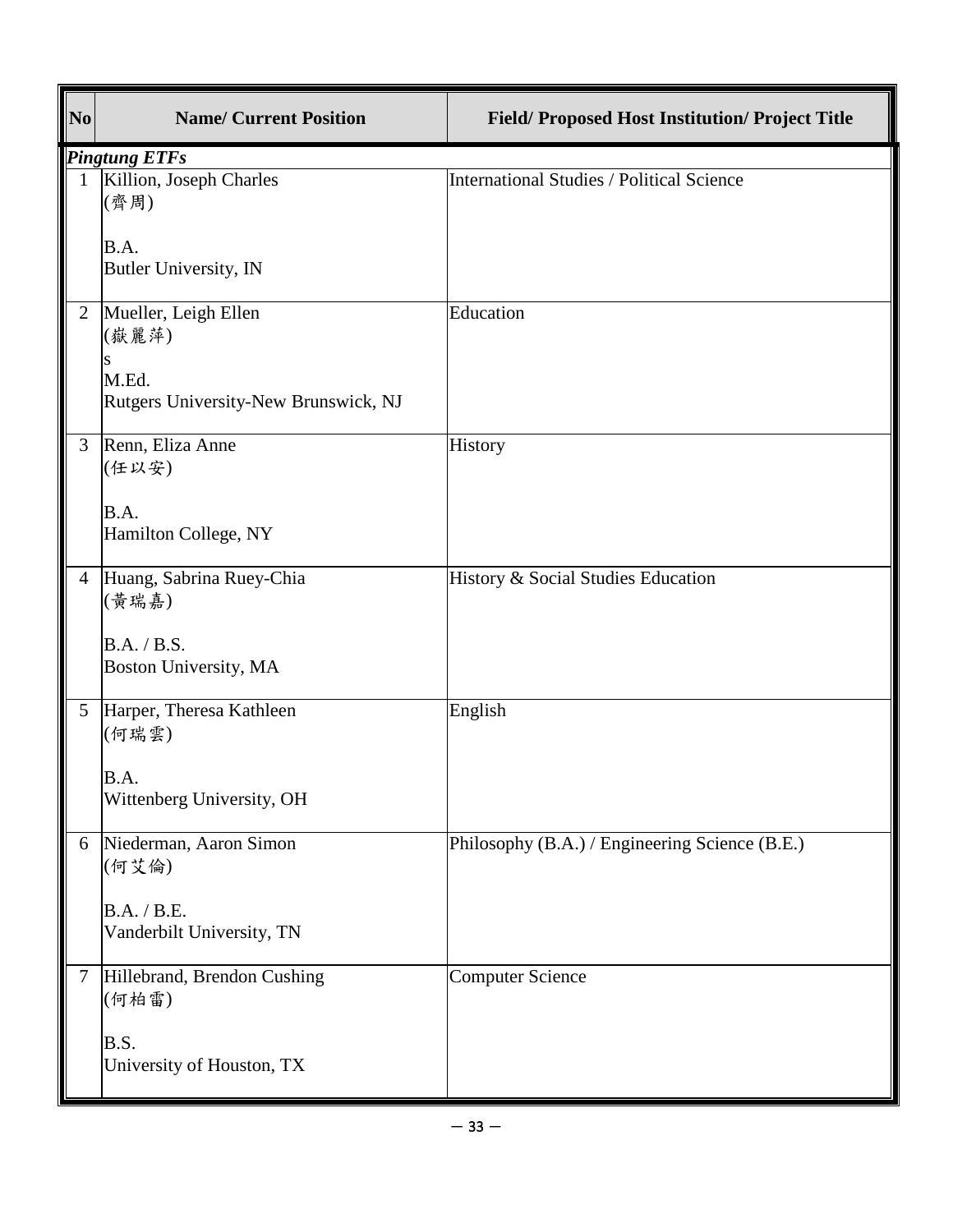| N <sub>0</sub> | <b>Name/ Current Position</b>                                                        | <b>Field/Proposed Host Institution/Project Title</b>                                                                                                              |
|----------------|--------------------------------------------------------------------------------------|-------------------------------------------------------------------------------------------------------------------------------------------------------------------|
|                | <b>Fulbright - Hays DDRA Fellow</b>                                                  |                                                                                                                                                                   |
|                | Mahler, Coleman Rubin                                                                | History                                                                                                                                                           |
|                | PhD Candidate,<br>University of California-Berkeley, CA                              | Institute of Modern sHistory<br>Academia Sinica<br>"Rural Social Surveys in Chinese Communist Party and<br>Nationalist Party Governance"                          |
|                |                                                                                      |                                                                                                                                                                   |
| 2              | Wyle, Elisheva Ruth                                                                  | History                                                                                                                                                           |
|                | PhD Candidate,<br>University of California-Berkeley, CA                              | Institute of History and Philology<br>Academia Sinica<br>"Identities of Early Chinese Aristocratic Elites"                                                        |
|                |                                                                                      |                                                                                                                                                                   |
| 3              | Plovnick, Sarah Elizabeth                                                            | Ethnomusicology                                                                                                                                                   |
|                | PhD Candidate,<br>University of California-Berkeley, CA                              | <b>Institute of Musicology</b><br>National Taiwan University<br>"Drowning Out the Firewall. A Sonic Narrative of                                                  |
|                |                                                                                      | Taiwan-China Strait Communication"                                                                                                                                |
| 4              | Chan, Christopher Kong Ho<br>PhD Candidate,<br>University of California-Berkeley, CA | Anthropology<br>Institute of Ethonology<br>Academia Sinica<br>"Infrastructure and Environmental Art"                                                              |
|                | Shuve-Wilson, David Frederick                                                        | Music                                                                                                                                                             |
|                | PhD Candidate,<br>University of Chicago, IL                                          | Graduate Institute of Musicology and Orchestral<br><b>Instruments</b><br>Taipei National University of the Arts<br>"Echoes across the Water-Musical Pedagogies of |
|                |                                                                                      | Citizenship in Modern Taiwan and China"                                                                                                                           |
| 6              | Nasser, Yasser Ali<br>PhD Candidate,<br>University of Chicago, IL                    | History<br>The Office of International Affairs<br>University of Taipei<br>"Creating New Asia - Sino-Indian Friendship and its<br>Global Afterlives"               |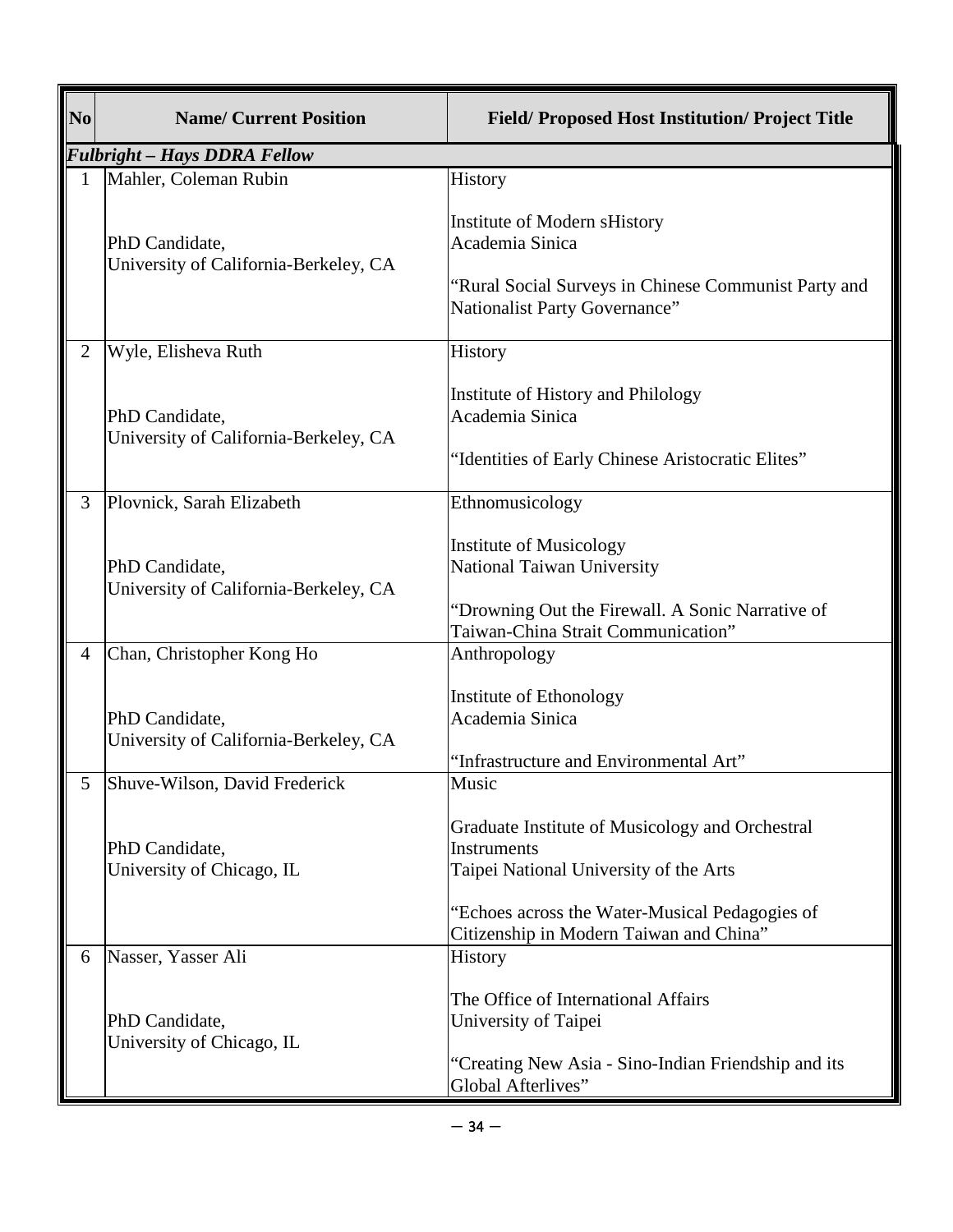| N <sub>0</sub> | <b>Name/ Current Position</b>                                  | <b>Field/Proposed Host Institution/Project Title</b>                                                                                                                  |
|----------------|----------------------------------------------------------------|-----------------------------------------------------------------------------------------------------------------------------------------------------------------------|
| $\tau$         | Barker, Caitlin Ayrault                                        | <b>History</b>                                                                                                                                                        |
|                | PhD Candidate,<br>Michigan State University, MI                | Graduate Institute of Development Studies<br>National Chengchi University<br>"Cameroonian Citizen Diplomats and the PRC Producing<br>Knowledge Navigating Friendship" |
| 8              | Kelson, William Robert                                         | History                                                                                                                                                               |
|                | PhD Candidate,<br>University of Georgia, GA                    | <b>Institute of Modern History</b><br>Academia Sinica<br>"Shanghai Panic-China's First Big Debt Cycle"                                                                |
| 9              | Yonnetti, Eben Matthew                                         | <b>Religious Studies</b>                                                                                                                                              |
|                | PhD Candidate,<br>University of Virginia, VA                   | Institute of Ethnology<br>Academia Sinica                                                                                                                             |
|                |                                                                | "Transmission, Adaptation, and Localization: A Study of<br>Tibetan Buddhism in Modern Taiwan"                                                                         |
|                | <b>Fulbright - National Geographic Storytelling Fellowship</b> |                                                                                                                                                                       |
| 1              | Gopal, Keerti Jamuna<br>(郭可兒)                                  | Humanities                                                                                                                                                            |
|                | <b>B.A.,</b><br>Northwestern University, IL                    | Department of Public Finance,<br>National Chengchi University, Taipei Csity                                                                                           |
|                |                                                                | "Motivation for Youth Climate Activism"                                                                                                                               |
|                | <b>FSE TEFL Trainers</b>                                       |                                                                                                                                                                       |
|                | Baltazar, Selene Gongora<br>(鮑月嬋)                              | Linguistics - Emphasis in Applied Linguistics                                                                                                                         |
|                | M.A.<br>San Diego State University, CA                         |                                                                                                                                                                       |
|                | Becskehazy, Thomas<br>(畢湯恩)                                    | Teaching English to Speakers of Other Languages                                                                                                                       |
|                | M.A.<br>Arizona State University, AZ                           |                                                                                                                                                                       |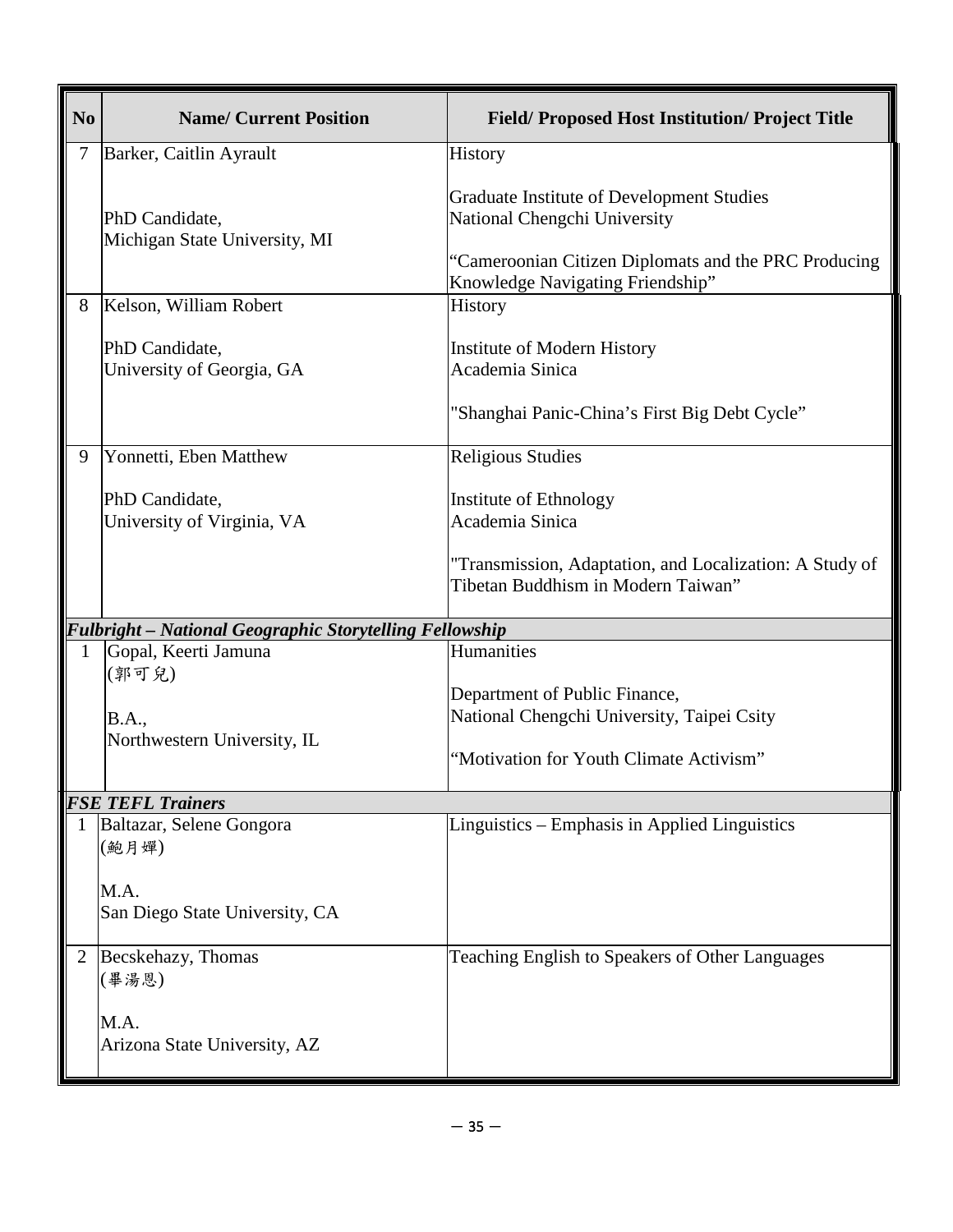| No | <b>Name/ Current Position</b>                                                    | <b>Field/Proposed Host Institution/Project Title</b> |
|----|----------------------------------------------------------------------------------|------------------------------------------------------|
| 3  | Chiu, Effie<br>(邱翊瑋)                                                             | <b>TESOL</b>                                         |
|    | M.A.<br>San José State University, CA                                            |                                                      |
|    | Crystal, Dejah Nataya<br>(水晶)                                                    | Teaching English to sSpeakers of Other Languages     |
|    | M.A.<br>National Chiao Tung University, Taiwan                                   |                                                      |
| 5  | Edgley, Sean Christopher<br>(張國榮)                                                | <b>Creative Writing</b>                              |
|    | M.F.A.<br>City College of New York, NY                                           |                                                      |
| 6  | Kuo-Slaten, Pei-Ling (Cia)<br>(郭珮齡)                                              | <b>Bilingual Education</b>                           |
|    | M.S.<br><b>CUNY Hunter College, NY</b>                                           |                                                      |
| 7  | Tai, Ting Ju<br>(戴廷如)<br>M.Ed.                                                   | Curriculum and Instruction                           |
|    | National Taiwan Normal University, Taiwan                                        |                                                      |
| 8  | Gilmore, Megan Maguire<br>(古玫恩)<br>M.A.<br>University of Lausanne/ University of | Sciences and Practices of Education                  |
| 9  | Teacher Education (HEP), Switzerland<br>Gleason, Matthew Ryan                    | Teaching English to Speakers of Other Languages      |
|    | (葛脩山)                                                                            |                                                      |
|    | M.A.<br>University of Maryland- Baltimore, MD                                    |                                                      |
| 10 | Schroeder, Cara Marie<br>(熊開雷)                                                   | Teaching English to Speakers of Other Languages      |
|    | M.A.<br>Teachers College, Columbia University, NY                                |                                                      |